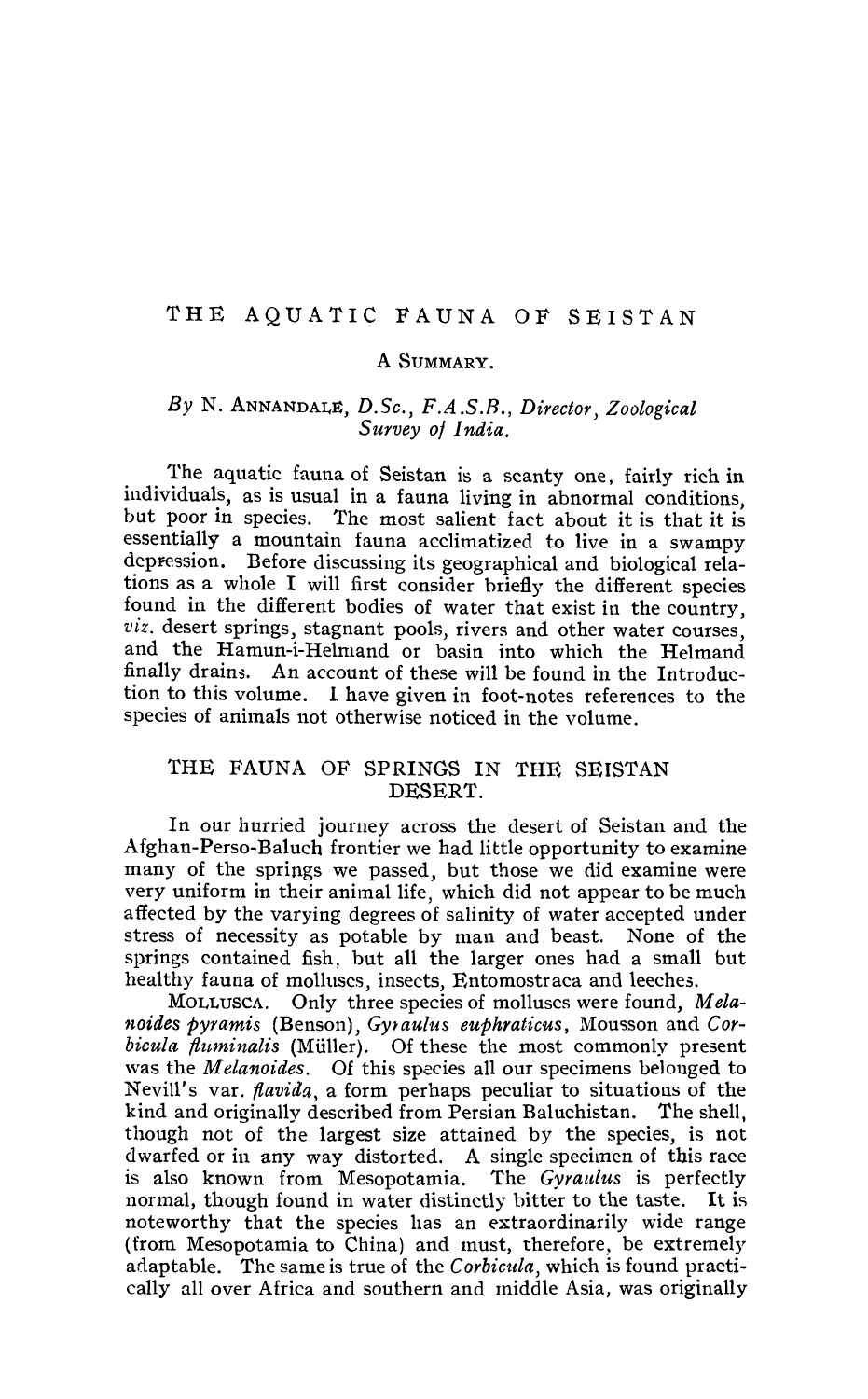described from Mesopotamia and occurs fossil in Great Britain. Shells from the springs are smaller and rather thinner than usual and perhaps a little broader in proportion to their height, but specimens from larger bodies of water exhibit great individual variation in these respects, merging gradually into the thick narrow form called C. *cor* by many conchologists.

The molluscs of the springs, therefore, may be said to show very little response to their environment in structure.

INSECTA. Insect life, even in the middle of winter, is by no means deficient in the springs. The most abundant and the most commonly observed species was the mosquito,<sup>1</sup> Theobaldia longi*areolata,* the larva of which was found in water so saline as to be almost undrinkable, as well as in the excellent spring at Hurmuk, claimed locally to contain the finest water in all Iran. Roth larvae and pupae were seen in December and imagines were observed hatching out. The latter, which were common also at Nasratabad, were, however, very sluggish at this season and made no attempt to suck blood.

Sma11 Rhynchota of the family Corixidae were frequently noted in the springs and in that at Hurmuk two species of *Micronccta (M desertana* and *M biskrensis)* were abundant. The former has been described by. Mr. Distant as a new species, while the latter was described by Horvath from the oasis of Biskra in the Algerian desert.

Small Hydrophilid and Dytiscid beetles are not uncommon, and a large species of the latter family was captured in the spring at Hurmuk.

CRUSTACEA. The only Crustacea seen in the springs were Ostracods, which often swarmed on the bottom. In a sample from an artificial tank containing water pumped from a spring in the Baluch desert Mr. Gurney found tests of *Cyprinotus incongruens*  and *Ilyocypris bradyi*, both widely distributed species.

HIRUDINEA. So far as I can judge, only one species of leech *(Limnatis nilotica)* occurs in the springs. It is common in all. those at which transport animals are watered and is dangerous both to men and animals owing to its habit of entering their mouths while they are drinking and sticking to. the tongue or pharyngeal wall.

## THE FAUNA OF STAGNANT POOLS.

Under this. heading I propose to consider pools connected neither with water-courses nor with small desert springs. Such pools are found occasionally in depressions, probably always of artificial origin, in Seistan and apparently owe their water to percolation. The largest pool of the kind we saw was at the village of Daulatabad towards the south of the country. It formed a fairly large village pond and lay at the base of a low ridge of stiff

 $\frac{1}{2}$ . For the identification of this mosquito and of the other Nemocera mentioned in this paper I have to thank Mr. Edwards of the British Museum.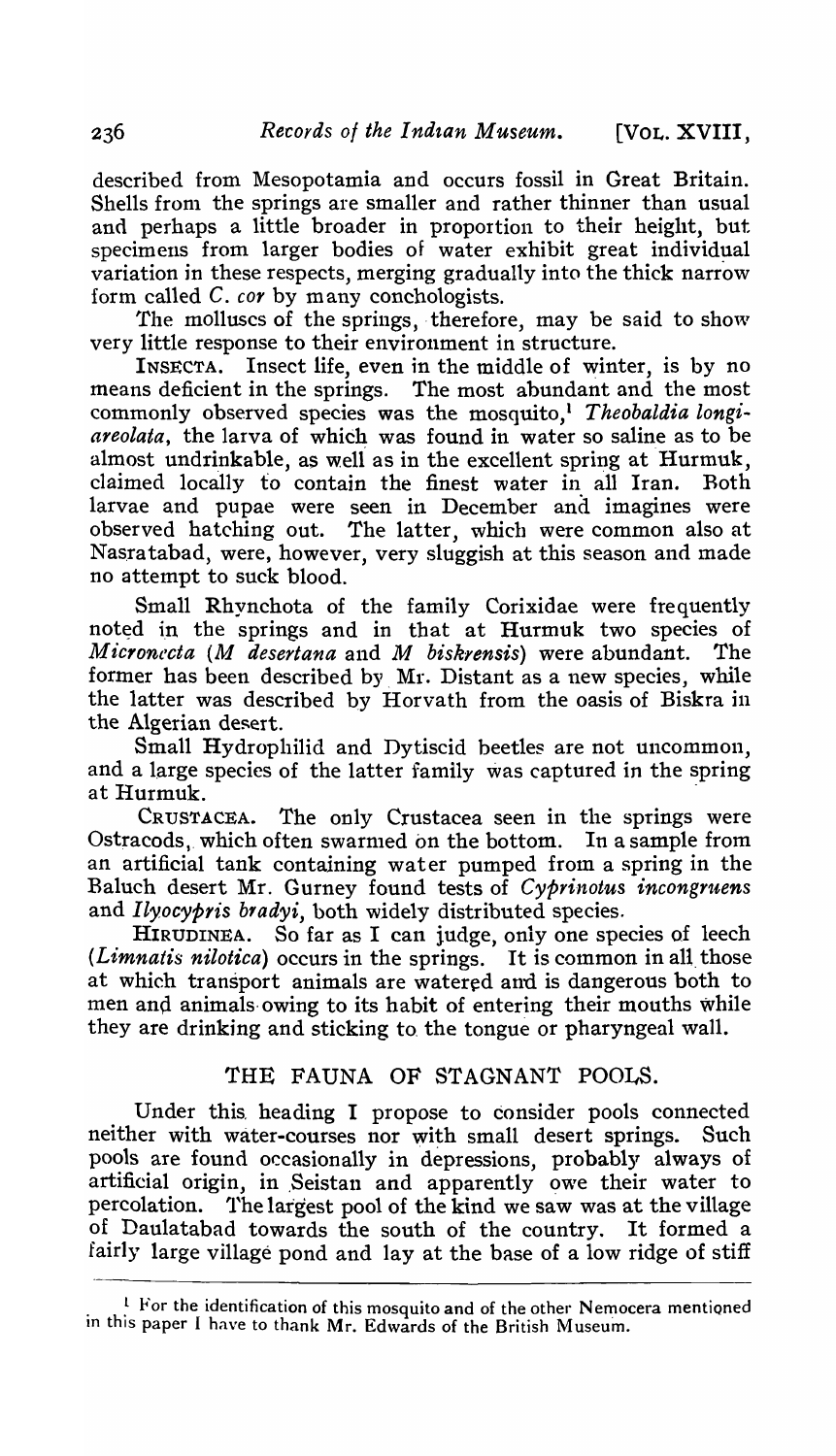clay on which the village was built. Even in Decenlber it contained a considerable quantity of water; which was very foul but apparently slightly saline. It was used by the villagers for all domestic purposes. There was no macroscopic vegetation, but much evidence of the presence of a luxuriant' growth of microscopic algae was present.

The macroscopic fauna of this pond consisted, so far as we were able to discover, of arthropods only. Cladocera, including large Daphniids and Copepoda, were abundant, but circumstances did not allow of their collection. The most noteworthy features were the wealth of insect life and the large size of some of the species present. This was particularly noteworthy in the Rhynchota, the representatives of which are mostly very small in Seistan. As at other places the only families of this order that we could find were the Corixidae and the Notonectidae, but in the latter family the relatively large and very widely distributed Notonecta glauca. which we did not see elsewhere in Seistan, was common, while in the Corixidae M *acrocorisa geffroyi* was also present in large numbers. Dipterous larvae were abundant, the most conspicuous being an exceptionally large Chironomid, the imagines of which were observed hatching out from the pupae on the surface. Water-beetles, including large Dytiscidae and Hydrophilidae of moderate size, were numerous.

The only other pools of the sort in which we collected were those in the parade-ground at Nasratabad. They occupied pits from which clay had been extracted for brick-making. Their water was fouled by the camels and donkeys that frequented them, but not or hardly saline. It was six or seven feet deep in places but blocked up by a profuse growth of the water-weed *Zannichellia palustris* ~ Insects, Entomostraca and Inolluscs were rich in indivjduals, but the number of species was small. No large species of Rhynchota were seen, but several species of Notonectidae and Corixidae were abundant. Mr. Distant has identified the following forms *:-A nisops fieberi* and *Corixa atfinis.* 

Mr. Gurney found the following species of Entomostraca in the collections made :-CLADOCERA: *Daphnia magna, Simocephalus*   $v$ etulus. COPEPODA: Cyclops strenuus, C. leuckarti. OSTRACODA: *Eucypris clavata, Ilyocypris bradyi, Potamocypris villosa;* all common and widely distributed forms.

The molluscs present were *Limnaea bactriana, Gyraulus cuphraticus, G. convexiusculus* and *Corbicula fluminalis*, all common species in Seistan and found, with the exception of the *l.imnaea,*  in all bodies of water containing luxuriant submerged vegetation in the country. L. *bactriana*, which appears to be mainly a pond mollusc, was found only in those pools and in small water-courses at the same place.

#### FAUNA OF IRRIGATION CHANNELS.

The small irrigation channels that form a close net-work over the whole of the habitable part of Seistan have, at any rate in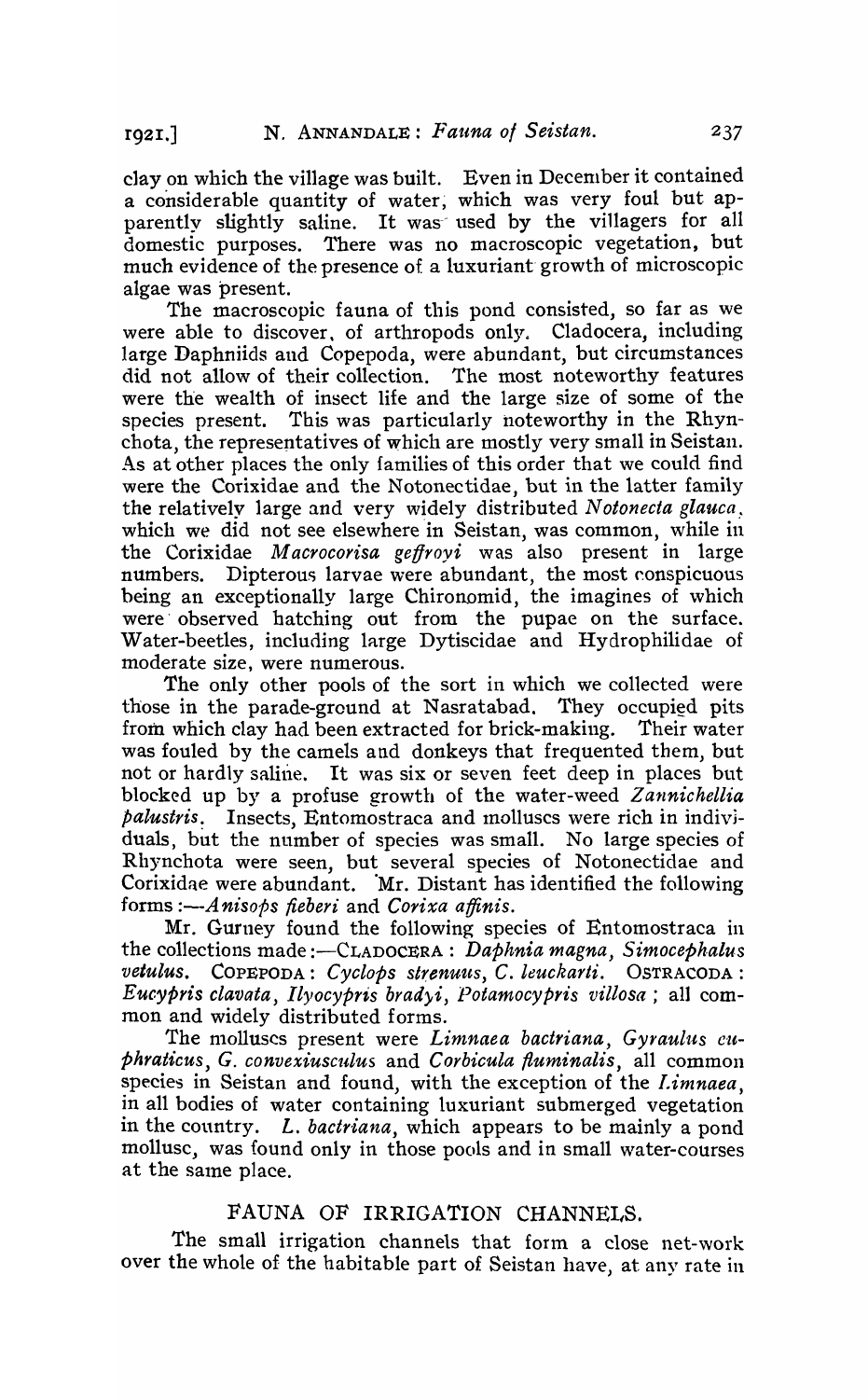December, a very poor fauna. This is not altogether surprising, for the water in most of them is at that season intermittent, being shut off for several days each week. Even, however, where the stoppage of the flow does not cause desiccation and where a species of broad-leafed *Potamogeton* flourishes very few macroscopic animals could be found and even insects and Entomostraca were<br>extremely scarce, if not altogether absent. The only crustacean extremely scarce, if not altogether absent. obtained from this habitat was a single specimen of the Conchostracous Leptestheria tenuis. A sinall Tipulid fly *(Symplecta elongata),* the only species in our collection described from Persia proper, was common on the damp mud at the edge of similar channels and probably bred in them.

In the garden of the British Consulate at Nasratabad we examined an artificial water-course which had, however, a much richer vegetation and fauna, probably owing to the fact that it was less liable to desiccation and received the benefit of manure applied to the garden through which it flowed. Its flow was, however, intermittent like that of the irrigation channels outside, from one of which it received its supply. The vegetation consisted mainly of a narrow-leafed species of *Potamogeton* and of *Zannichellia palustris*, but a filamentous green alga forming cloud-like masses was also abundant. The water was fresh or practically -so. The fauna was sufficiently rich to be treated group by group.

FIsH.-Shoals of the small Cyprinid *Discognathus adiscus* occurred, remaining at the bottom in the day-time but rising to the Among them was found a single specimen of D. *phryne.* The first species is known only from Seistan, while the second is common in the hill-country of Baluchistan.

MOLLUSCA.—The same molluscs were found as in the pools on the parade-ground hard by, namely *Limnaca bactriana*, Gyraulus *euphraticus, G. convexiusculus and Corbicula fluminalis.* No difference in the shell of any of these species could be discovered. A few empty shells of *Segmentina calathus*, a widely distributed North Indian species, were also obtained from this channel.

ARTHRoPoDA.-The insects and Entomostraca of the channel were the same, or practically the same, as those of the pools on the parade-ground.

OLIGOCHAETA.-The little Oligochaete worm Nais communis var. *puniabensis* was found in considerable abundance and in interesting circumstances. It inhabited small mucilaginous tubes, probably stolen from a Dipterous iarva, in masses. of filamentous algae and to each of the tubes a colony of the polyzoon *Lophopodella carteri* was attached. *N. communis* is a cosmopolitan species and the var. *punjabensis* is common in Northern India. Col. Stephenson<sup>1</sup> found among our specimens of this little worm a single individual probably belonging to another species common in North India, namely *Chaetbgaster punjabensis.* 

<sup>&</sup>lt;sup>1</sup> Stephenson, *Mem. Ind. Mus.* VII, p. 196 (1920).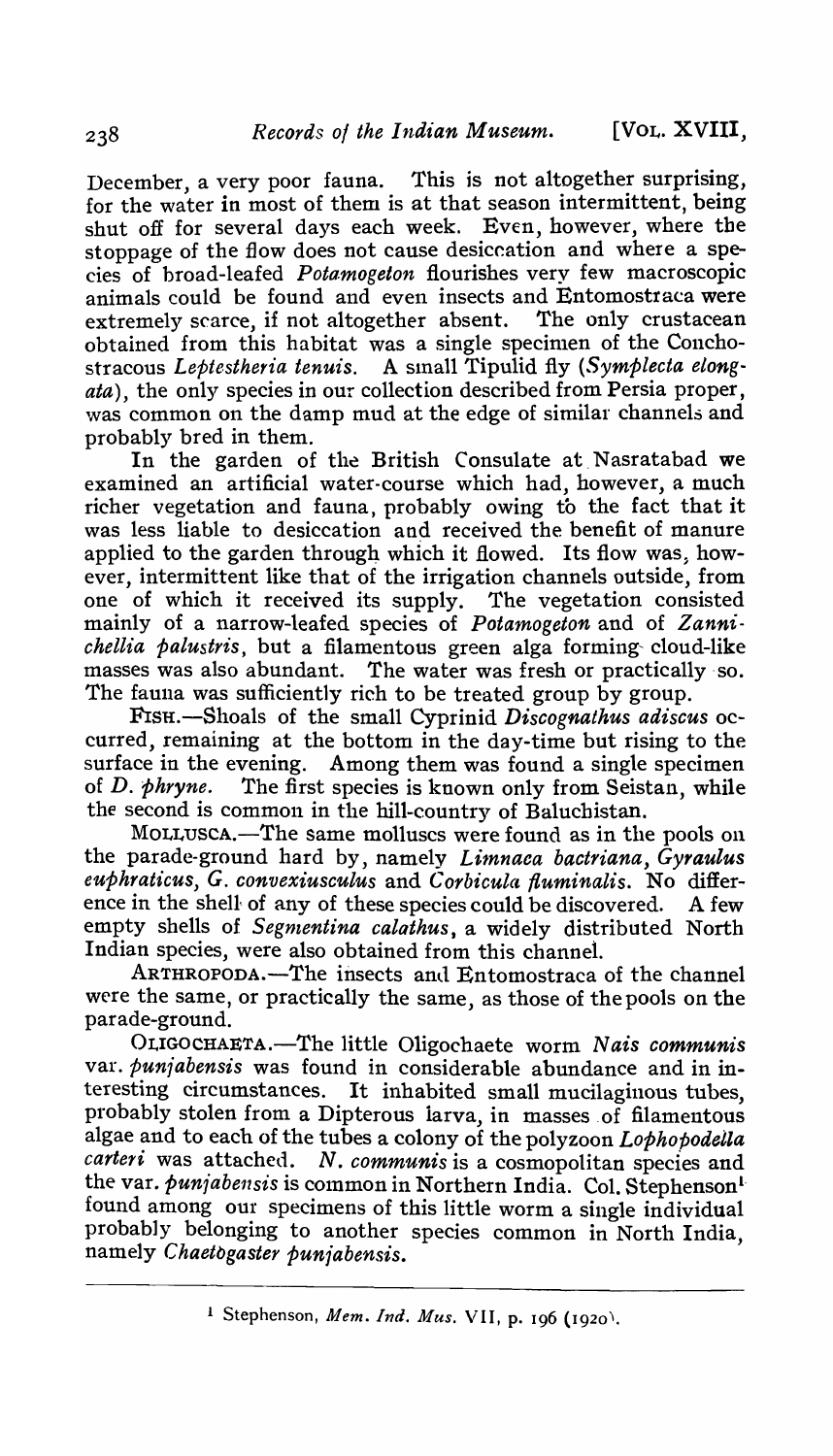POLYZOA.-Lophopodella carteri was the only member of this group observed. Its geographical range is now known to be exclusively Asiatic, but to extend from Eastern Persia to Japan, the Chinese and Japanese race being slightly differentiated. It is not by any means always associated with Oligochaete worms, but a Chironomid larva not infrequently establishes itself at the base of the colony.

## DELTAIC FAUNA OF THE HELMAND AND ITS EFFLUENTS.

We were unable to visit the main branches of the Helmand in its inland delta,' but collections of fish and molluscs were made in this region by Sir Henry MacMahon and other officers of the Seistan Arbitration Commission. The fish they obtained were:-Scaphiodon macmahoni, Discognathus phryne, Schizothorax zarudnyi, *Schizopygopsis stoliczkae, N emachilus stoliczkae, A diposia rhadinaea*  and A. *macmahoni.* Of these only three (D. *phryne, Sch. zarudnyi*  and A. *macmahoni*) were found in the smaller streams of Seistan.

The molluscs collected by the Commission in the Seistan delta were *Vivipara helmandica*,<sup>1</sup> Lamellidens marginalis and Corbicula */luminalis.* Of the first of these only single empty shells were found by us in other parts of Seistan, except for a number of completely bleached specimens found in a flood-deposit. There is, therefore, some reason to regard the species as peculiar to the estuaries of the Helmand, as it has not been found except in Seistan and the immediate vicinity to the east. The two bivalves are common throughout Seistan, in which the *Lamellidens* has become differentiated into a distinct race *(rhadinaea).* Shells from the Helmand are thinner and smaller than those from other parts of the country. The *Corbicula* is remarkable for its extreme variability.

We examined smaller streams of the deltaic system of the Helmand in the immediate vicinity of Nasratabad, near the ruined city of Jellalabad some 12 miles to the north and at Chilling considerably futher south. Where the water was actually flowing the fauna was very scanty, but the high clay banks were full of bleached shells of *Corbicula fluminalis* and often of *Limnaea gedrosiana* and the different Planorbidae found in the country.

Insect-life is usually scarce in such streams, but a noteworthy feature of those of Seistan is that the Hydrometridae often seen on the surface of the stiller pools are replaced, at any rate in winter, by Diptera of the family Ephydridae, which were often observed in large numbers resting on the surface film. Mr. Brunetti<sup>2</sup> has described a species (Halmopota viridescens) from Seistan that " skates" much like Gerris.

Near Jellalabad we found the Randa stream practically dry, except for shallow pools left in the bed and completely isolated.

<sup>&</sup>lt;sup>1</sup> See Annadale, *Rec. 1nd. Mus.* XIX, p. 114 (1920).

<sup>2</sup> Brunetti, *Rec. Ind. Mus.* XVI, p. 300 (1919)'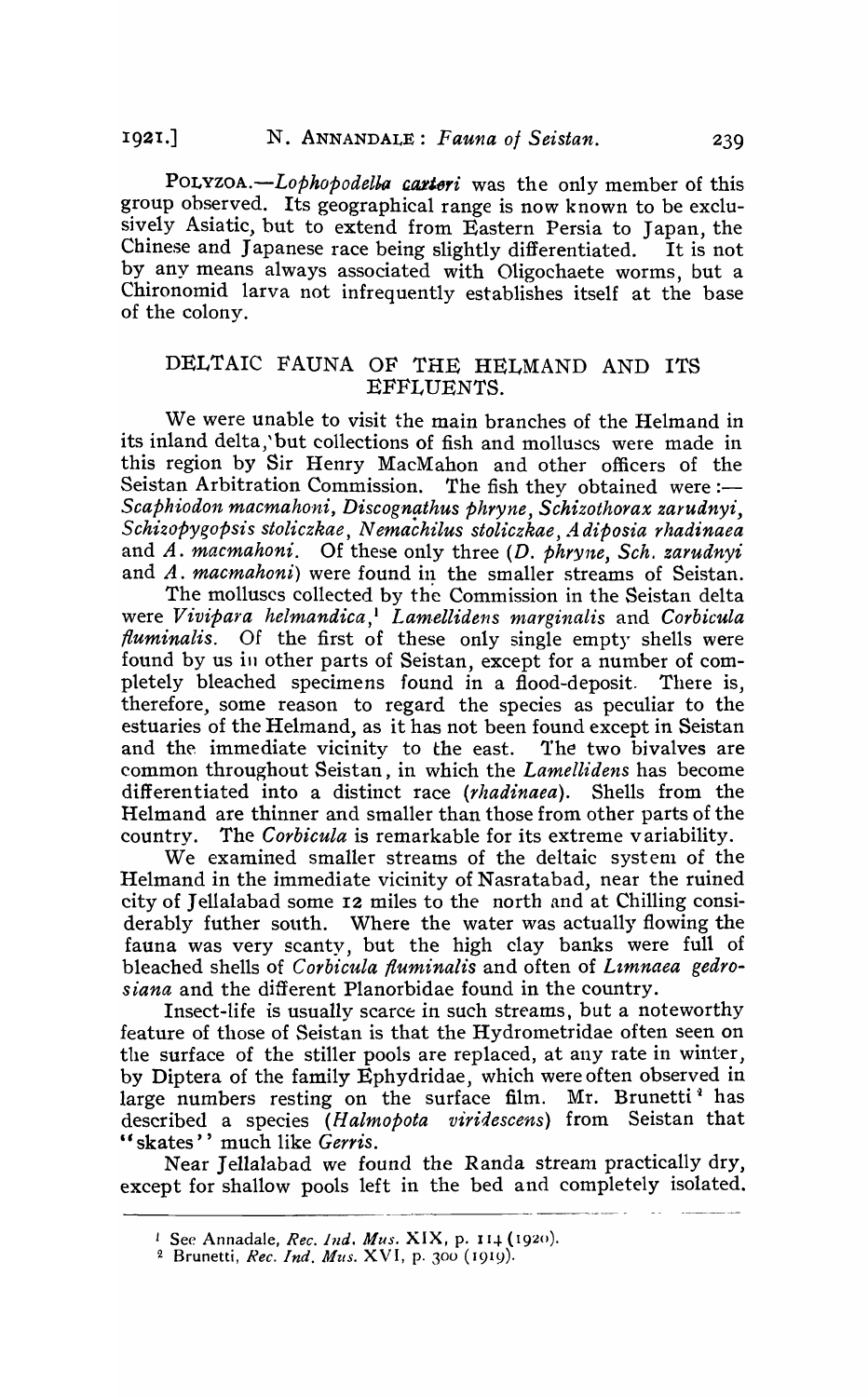The water in these pools was apparently fresh but very foul as wandering Baluchis watered their sheep, goats and donkeys at them. Most of the fish and other animals were dying in them in large numbers. The fauna was, or had been, fairly rich, but there was no macroscopic vegetation in an active state of growth. Remains of reeds and a few moribund plants of a broad-leafed Potamogeton were observed in several of the pools and the nodular roots of some plant were common in the water, evidently in a resting state. The fauna may be dealt with group by group.

FISH.—Four species of fish were found in the pools, viz. Dis*cognathus adiscus, Schizothorax zarudnyi, Schizocypris brucei* and Adiposia macmahoni. Of the *Schizothorax* only young and halfgrown individuals were obtained, although we had the pools netted by Seistani fishermen. Both this species and D. *adiscus* were extremely abundant. The *Schizocypris,* of which we saw only young specimens," were much less abundant. The *Adiposia* was present in large numbers. This fish differs from the others in being a burrowing form. It was the only species in the pools that was in a healthy condition in December, the majority of the others being dead or moribund. Its stomach-contents consisted of the remains of Cyprinid fish and of May-fly larvae.

MOLLUSCA, With the exception of a few dead shells of *Gyraulus euphraticus* and G. *convexiusculus* and one of *Vivipara hilmandensis* found among the remains of reeds in one or two of the pools, the only specimens of Mollusca we obtained from them were shells of Lamellidens marginalis *rhadinaeus* and *Corbicula fluminalis.* All those of the former species were empty, but a few living individuals of the *Corbicula* were dug from the mud, in which they were buried four to six inches deep.

INSECTA. The insect-fauna of the pools was scanty so far as most groups were concerned, but the larva of a large May-fly, probably identical with the common European *Palingenia longicauda,.* was abundant in the mud and we obtained three species of Rhynchota from the pools, namely Corixa hieroglyphica, C. affinis and C. *randana*, a new species described by Mr. Distant. C. hierogly*phica* and C. *affinis* are both Indian. .

CRUSTACEA. Numerous specimens of the crab *Potamon gedrosianum* were dug from the mud, in which they were apparently hibernating with *Corbicula, Palingena* larvae and the fish *Adiposia macmahoni.* The range of the crab extends from the Punjab Salt Range to Seistan.

POLYZOA. An interesting member of this group *[Plumatella (Afrindella) persica,* sp.nov.] was found in one of the pools, coating the stems and nodular roots of the plant to which 1 have referred above. The animal has not as yet been found elsewhere.

Near Nasratabad we visited a number of shallow pools which in the flood season were evidently backwaters of streams or large irrigation channels. In most of them the only traces of vegetation were the roots and dead stems of reeds and dried masses of filamentous algae stranded on land plants growing near the margin.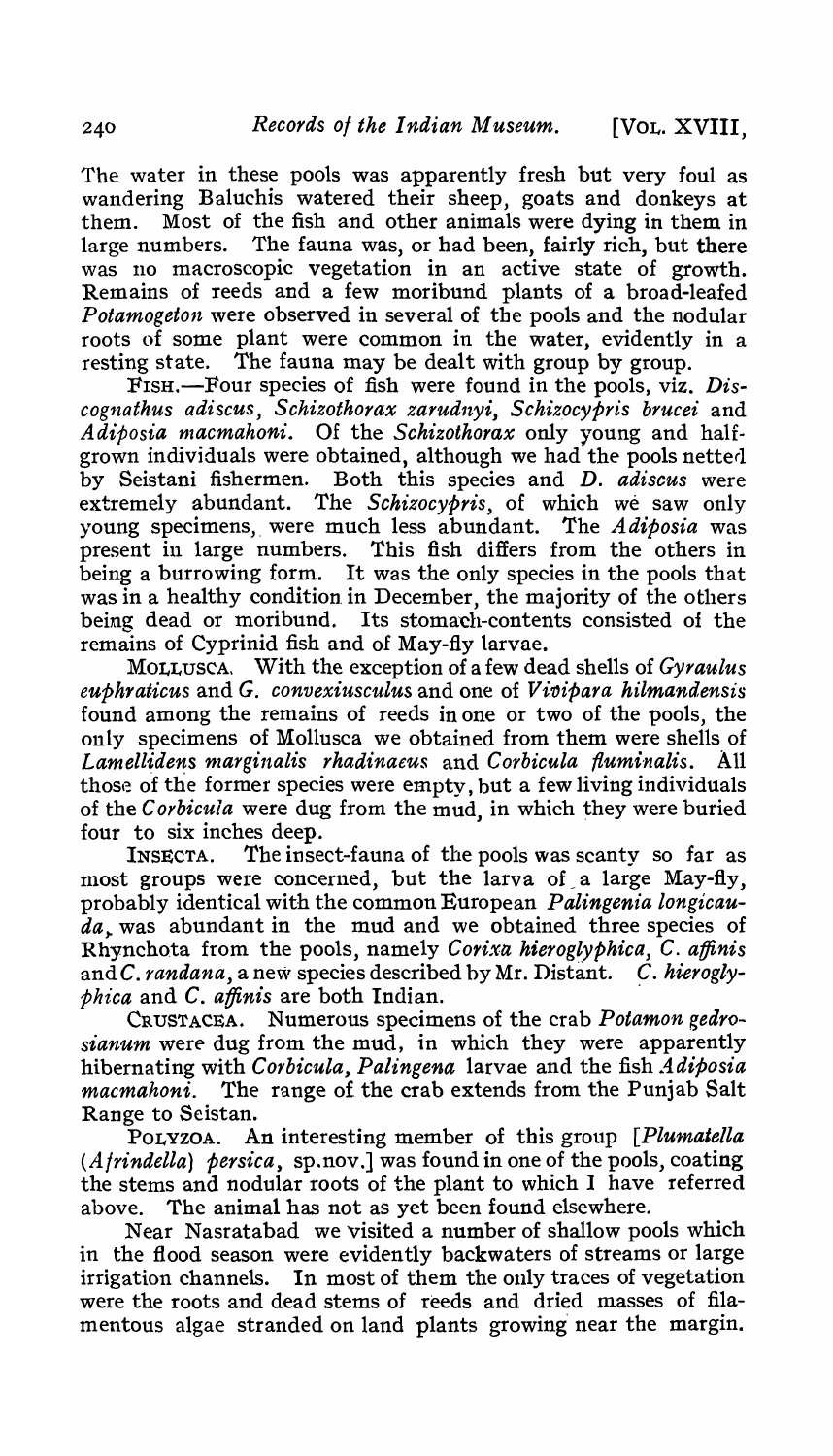In drift of fragments of reeds, etc., that surrounded most of these pools, dead shells of *Limnaea gedrosiana* and the other common molluscs of the country, including one of the few endemic species *(Amnicola sistanica),* were abundant, with the statoblasts of *Lophopodella* and the gemmules of the sponges *Spongilla alba* and *S. (Eunapius) carteri.* 

In most of the pools we found no macroscopic life, but in one, in which a broad-leaved *Potamogeton* was common though not in a flourishing condition, *Disocgnathus adiscus* and young specimens of *Schizothorax zarudnyi* were abundant. *Schizocypris brucei* were also found, but in much smaller numbers. A peculiar form of *Limnaea gedrosiana* was also common in this pool. It is distinguished from the *forma typica* of the species by its much greater individual variability and by the fact that the curve of the outer lip of the shell is flattened to a straight line. This mollusc, for which the varietal name *rectilabrum* has been proposed, has been found elsewhere only in the Kushdil Khan reservoir in the north of the hill-country of Baluchistan. The reservoir is a large, shallow artificial lake with a luxuriant submerged vegetation in winter, but liable to complete desiccation in summer. The specimens of the mollusc from Seistan were mostly infected by the common North Indian Oligocheate worm *Chaetogaster bengalensis*, which frequented their pulmonary chamber in large numbers.

#### THE FAUNA OF THE HAMUN-I-HELMAND.

The Hamun-i-Helmand, or rather that part of it which is permanently filled with fresh or nearly fresh water, may be divided into three.zones of life, that of the open lake, that of the reedbeds and that of the bare margin.

The zone of the open lake may be called more appropriately the Central Region. It is that part of the lake which is free from reeds and always, except in abnormal droughts, contains several feet of water. The reed-beds form in winter what is called in Persian the *naizar* or reed-country, but the name *nai* is applied in Seistan particularly to Phragmites, which is the most abundant of the three species of which the reed-beds are composed, namely *Phragmites communis, Scirpus littoralis* and *Typha angustilolia.*  In the flood-season a great area in the *naizar* is under water and even when the water is low, as it is in December, the reed-beds extend out into the lake for considerable distances. In discussing the fauna of this zone we must, therefore, consider both the species living in pools among the reeds and also those of which remains are found in a dead or dormant condition in the soil of the *naizar.*  By the zone of the bare region I mean the shore of the lake at or just below low-water level at places where there are 110 reeds.

THE FAUNA OF THE CENTRAL REGION. In December this region is very poor in life, both animal and vegetable. The bottom is a stiff, sticky clay which supports but a scanty growth of waterplants. A few beds of *Potamogeton lucens,* none of them at all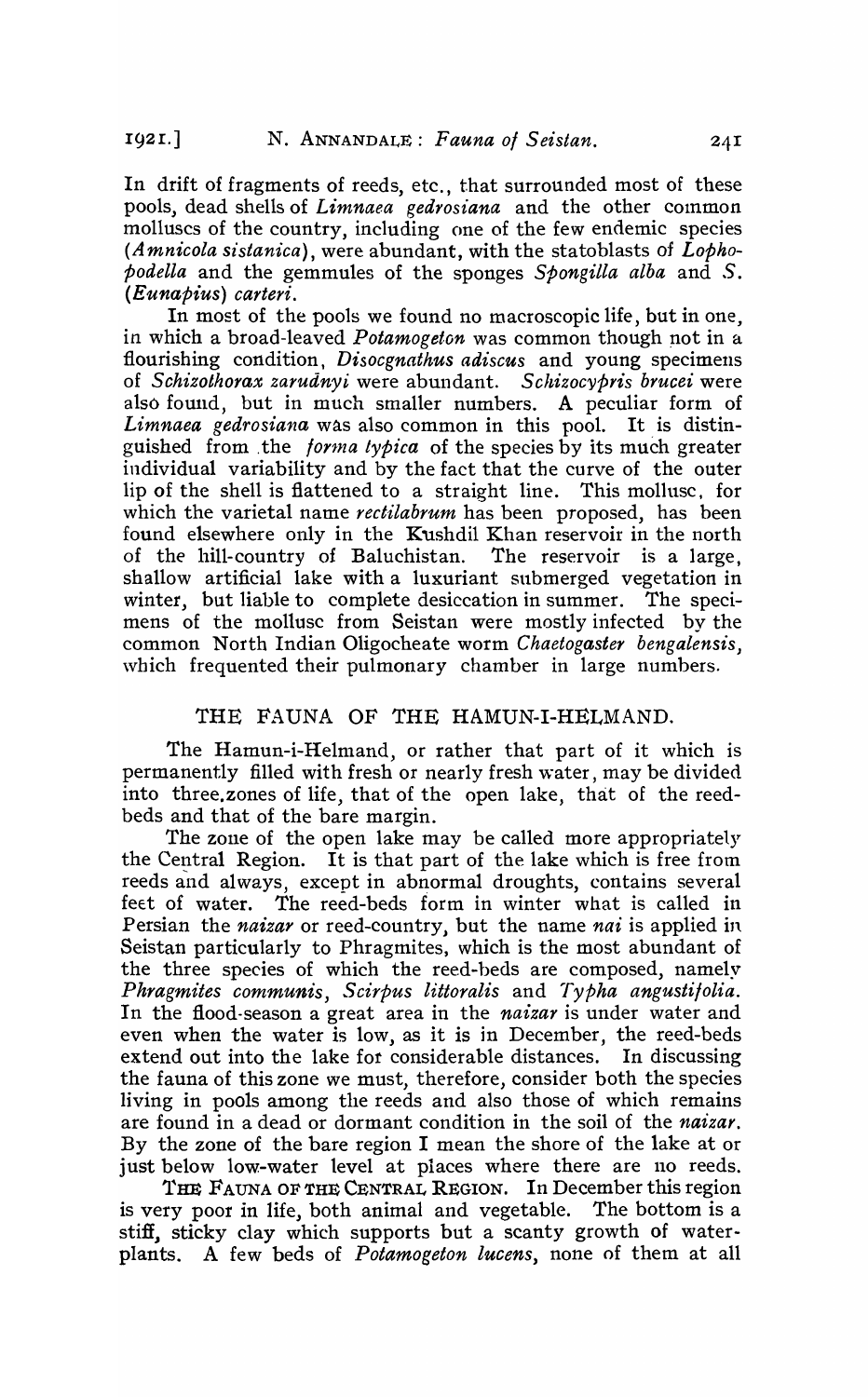luxuriant, were all that were observed. On the bottom, shells of Lamellidens marginalis race *rhadinaeus* and *Corbicula fluminalis* were abundant, but no living specimens were obtained. On one of these shells a living colony of the Polyzoon *Fredertcella sultana*  race *jordanica* was observed. Fish were very scarce, but we saw fishermen catching *Schizothorax zarudnyi* in nets in the open lake, near a reed-bed.

THE FAUNA OF THE REED-BEDS. This fauna is much the richest, or rather the least impoverished, in the lake. It is concentrated in small, comparatively deep pools which are choked even in December with submerged vegetation. In the composition of this, *Potamogeton pectinatus* is the dominant plant, but P. *perifoliatus, Nais major* and at least one species of Characeae also occur.

Among the reeds very few fish are found, and of those we caught all belong to one species *(Discognathus adiscus)* and seemed to be in a moribund condition, but the 'more open channels in the reed-beds are the proper home of *Schizothorax zarudnyi,* the largest fish found in Seistan and apparently the only one caught for food.

Limnaea gedrosian<sup>1</sup>, Gyraulus euphrati cus and *G. convexiusculus* were the commonest molluscs in the small pools, but a few small specimens of *A mnicola sistanica* were also found. Shells of this species, in much greater abundance and of a larger size, were dug from the soil of the *naizar*. The *Limnaea* belonged to the typical form of the species but the shells were smaller and a little narrower than those found in ponds at Quetta.

Insect-life was less abundant in this region than might have been expected. Larvae of Chironomid Diptera were fairly common, and so were those of two species of dragonflies. Major Fraser thinks that one of these is probably the larva of the common Palaearctic Agrionid Ischnura elegans, while he states that the other "combines some of the features of an Agrionine with those<br>of a Lestine." He remarks that it is unusual to find dragonfly He remarks that it is unusual to find dragonfly larvae active in winter, as these species were.

Adult insects were less abundant, both in the pools and among the reeds, than larvae. Mr. Edwards has found in our collection several species of *Chironmus,* all allied to, if not identical with European species but unfortunately, owing to an accident, not in sufficiently good condition for specific determination.

The Entomostraca found in this habitat were cosmopolitan species common in similar situations in other countries. None of the higher Crustacea were seen.

A sponge and two species of Polyzoa were fairly common on the stems of *Typha.* The sponge was a phase of the cosmopolitan *Ephydatia fluviatilis* and one of the Polyzoa an equally cosmopolitan species, Fredericella sultana. The latter belonged to a race (jorda*nica)* hitherto known only from the Jordan and the Volga system, while the other member of the same group *[Plumatella (Hyalinella) bigemmis]* has been described as new in this volume.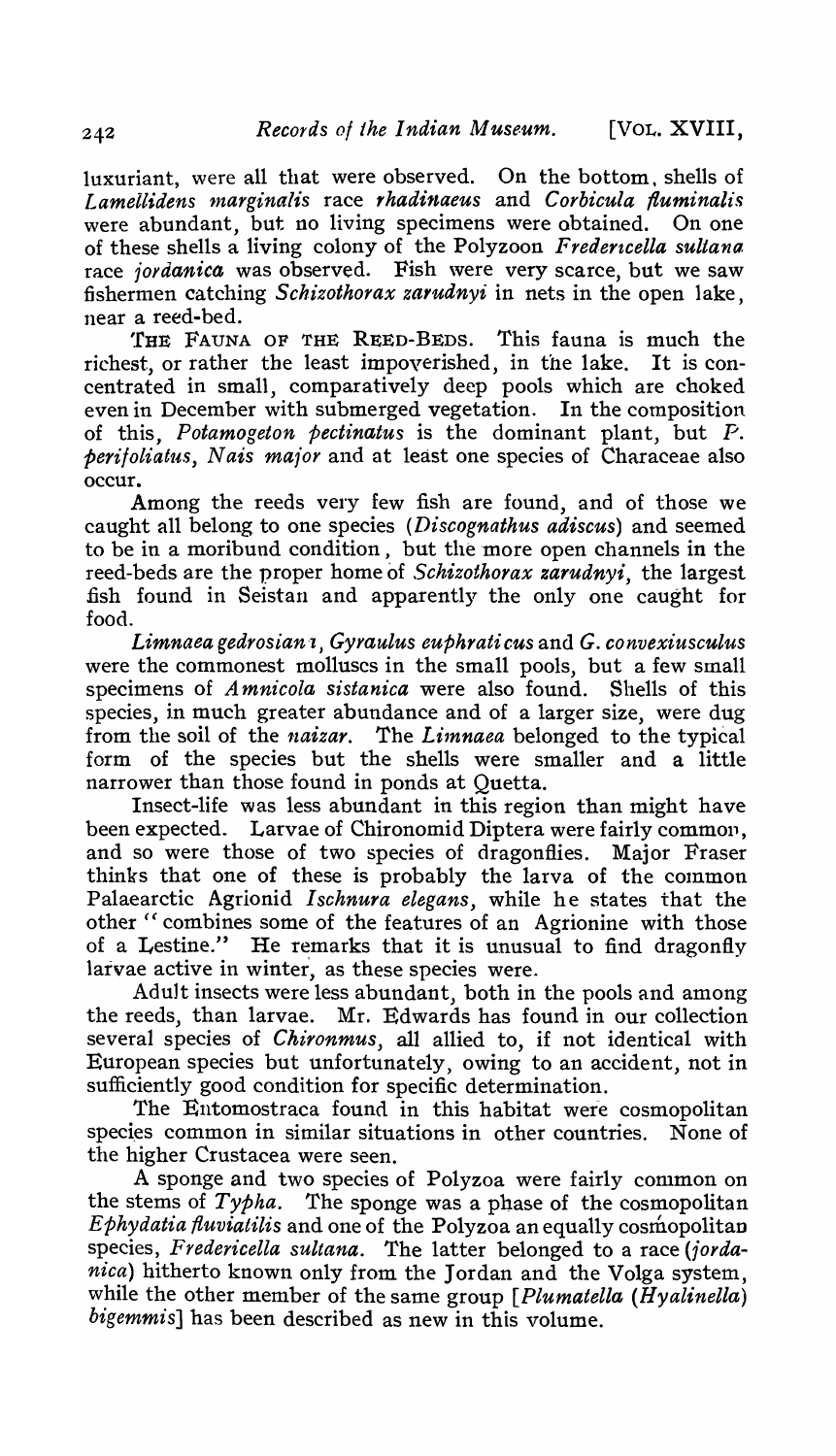MARGINAL FAUNA. The marginal fauna is very scanty. It includes no molluscs, fish or crustacea, and in winter we found no aquatic insects. The lower surfaces of blocks of clay, however, were covered with a fairly luxuriant growth of *Ephydatia fluviatilis,* in a different phase from that found in the reed-beds, and of *Fredericella sultana iordanica.* The latter were covered with VorticeUid Protozoa. Just above the water-level certain insects were not uncommon in the same position, notably the Tipulid *Symplecta punctipennis,* at least two species of Ephydrid flies, and a cricket *(Achtea bimaculata)* also found in a similar habitat on the shore of the Lake of Tiberias.

#### COMPOSITION OF THE FAUNA AS A WHOLE.

The composition of the aquatic fauna of Seistan cannot be described as abnormal, but there are certain deficiencies that call for discussion. Some of these are due to geographical cause, which will be discussed later, but others are not so easily explained and evidently depend on some factor in the environment not yet elucida ted. The most noteworthy are the apparent absence of Crustacea Amphipoda and of most families of aquatic Rhynchota. Freshwater A'mphipods are scarce in the plains of India and as a rule occur only in the large rivers, in whicb the species are immigrants from the sea.<sup>1</sup> At even moderately high altitudes in the Himalayas) however, species of *Gamma1'1ts* and *Talorchestia* occur and in the Quetta district of Baluchistan, between 5,000 and 6,000 feet, at least two species are abundant in every spring and stream. We could find none in Seistan.

The absence of all aquatic Rhynchota except Notonectidae. and Corixidae struck us very tnuch in Seistan, particularly in reference to that of the surface-haunting Hydrometridae. It is of course possible that we failed to find these species in winter because they were hibernating, but this is improbable for two reasons, firstly, because we sought for them carefully in spots in which they might have been expected to conceal themselves had they left the water temporarily, and secondly, because they are not uncommon on the water at the same season in adjacent districts. Dr. Kemp found a *Microvelia* abundant on the Zanginawar Lakes in the eastern part of the Baluch desert in December, and I noted a *Gerris* on small streams near Peshawar in large numbers in January. In neither instance was the temperature higher than it was in Seistan in November and December. The line of vegetable debris that marks the flood level on the bare shores of the Hamun-i-Helmand would seem to be an ideal retreat for hibernating Hydrometridae and we found amongst the fragments of reeds, etc., two species of Reduviid Rhynchota, several species of Carabid and Staphylinid and one of Curculionid beetles, at least two species of Diptera, a cricket and an earwig, a wood-louse and a

<sup>1</sup> Cf. Chilton, *Rec. Ind. Mus.* XIX, p. 79 (19?o).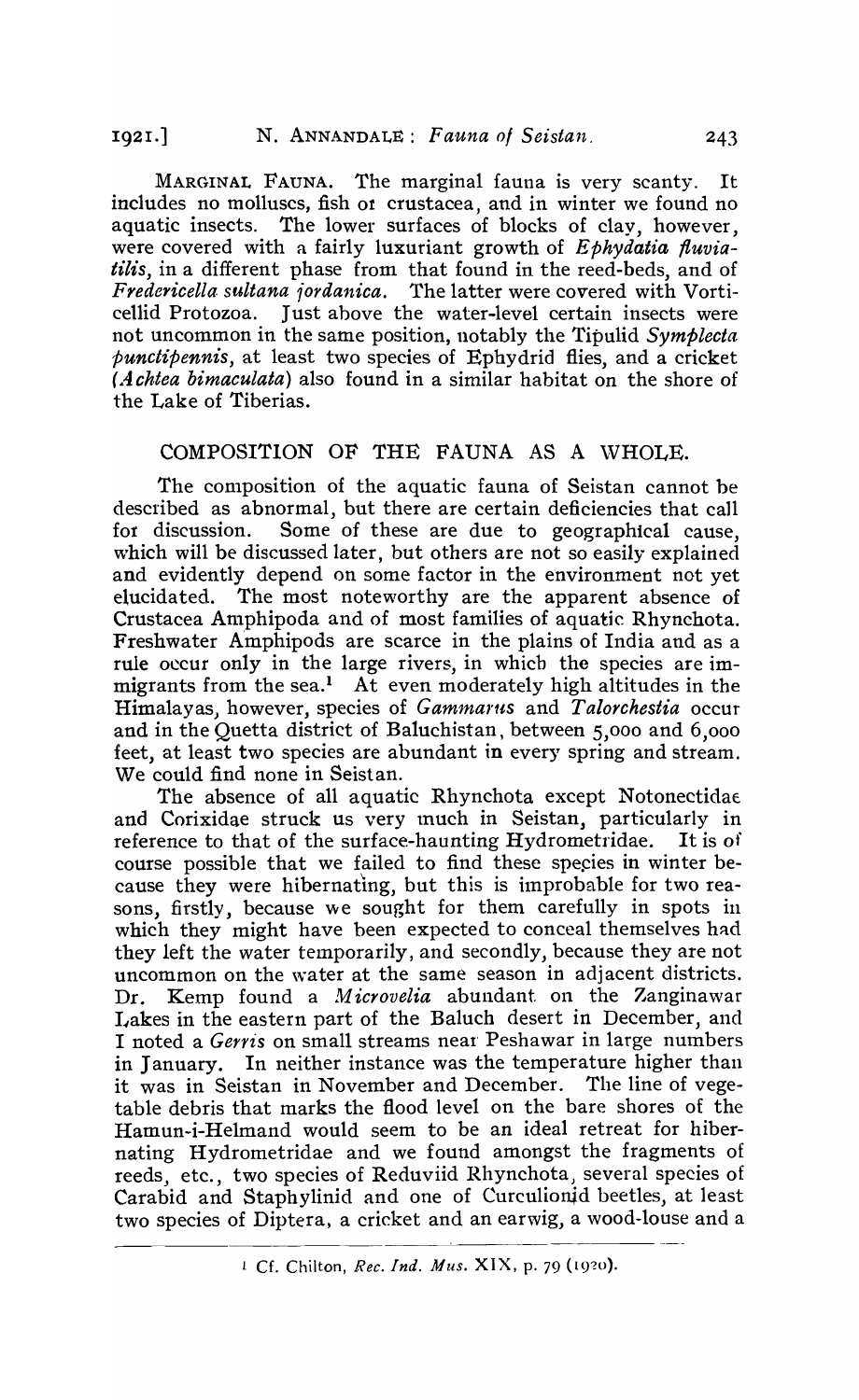toad *(Bulo viridis),* all in a more or less torpid condition; but no Hydrometrid. Indeed, it seemed to us that this family was to a large extent replaced by Diptera, such as *Halmopota viridescen*; Brunetti, which skated on the surface of the water in almost the same way as these Rhynchota do.

The absence of molluscs of the family Melaniidae from the Hamun-i-Helmand and the waters connected with it is another point worthy of note. In the extreme south of Seistan we found one form *(Melanoides pyramis var. flavida)* in a desert spring, but neither living molluses nor empty shells were found at any place in the irrigated part of the country. The absence of species of this genus, one of which is not uncommon in adjacent districts, may perhaps be due to lack of nutriment or the presence of mineral salts in the mud of which they invariably feed.

In other respects the limitations of the fauna seem to be due rather to geographical factors than to any peculiarities of the environment.

## GEOGRAPHICAL RELA'rIONS OF THE FAUNA.

In considering the geographical relations of the aquatic fauna of Seistan five facts must be borne in mind :--firstly, that the country lies well within the limits of the Palaearctic Region and is separated from India not only by several hundreds of miles of desert but also by the great mass of mountains that occupies the more important part of Afghanistan and Baluchistan and juts down southwards almost to the Mekran coast west of the Indus; secondly, that the only waterways that reach it, and probably ever have reached it, come from the east and the north; thirdly, that even these waterways are of recent origin in their present course; fourthly, that it is much depressed below the surrounding districts, and fifthly, that the aquatic fauna, as follows from. the third and fourth facts, is composed of immigrants from high mountainous tracts.

These facts account for many of its deficiencies, for example for the absence of aquatic Chelonia and Caridea, both of which are unknown from the higher regions of Central Asia. To the same facts we may trace the paucity of genera in the fish and molluscs, contrasted with the relative wealth of sponges and Polyzoa. It will be interesting to apply these deductions to the different groups of animals that are represented in turn.

Of the three Batrachia known to inhabit Seistan two are per· haps the most widely distributed of all the Palaearctic frogs and toads, namely *Rana esculenta* and *Buto viridis*. One of these has evidently been stayed in its eastward range by the mass of moun·· tains to which I have already referred. It does not seem to have penetrated beyond the eastern limits of the Baluch desert, or, from the north into the valleys of the western Himalayas, in which the toad has made itself at home. The fact that *Rana esculenta* is represented in Seistan and western Baluchistan by the race *ridibunda* hardly affects the situation, as this race itself has an immense range in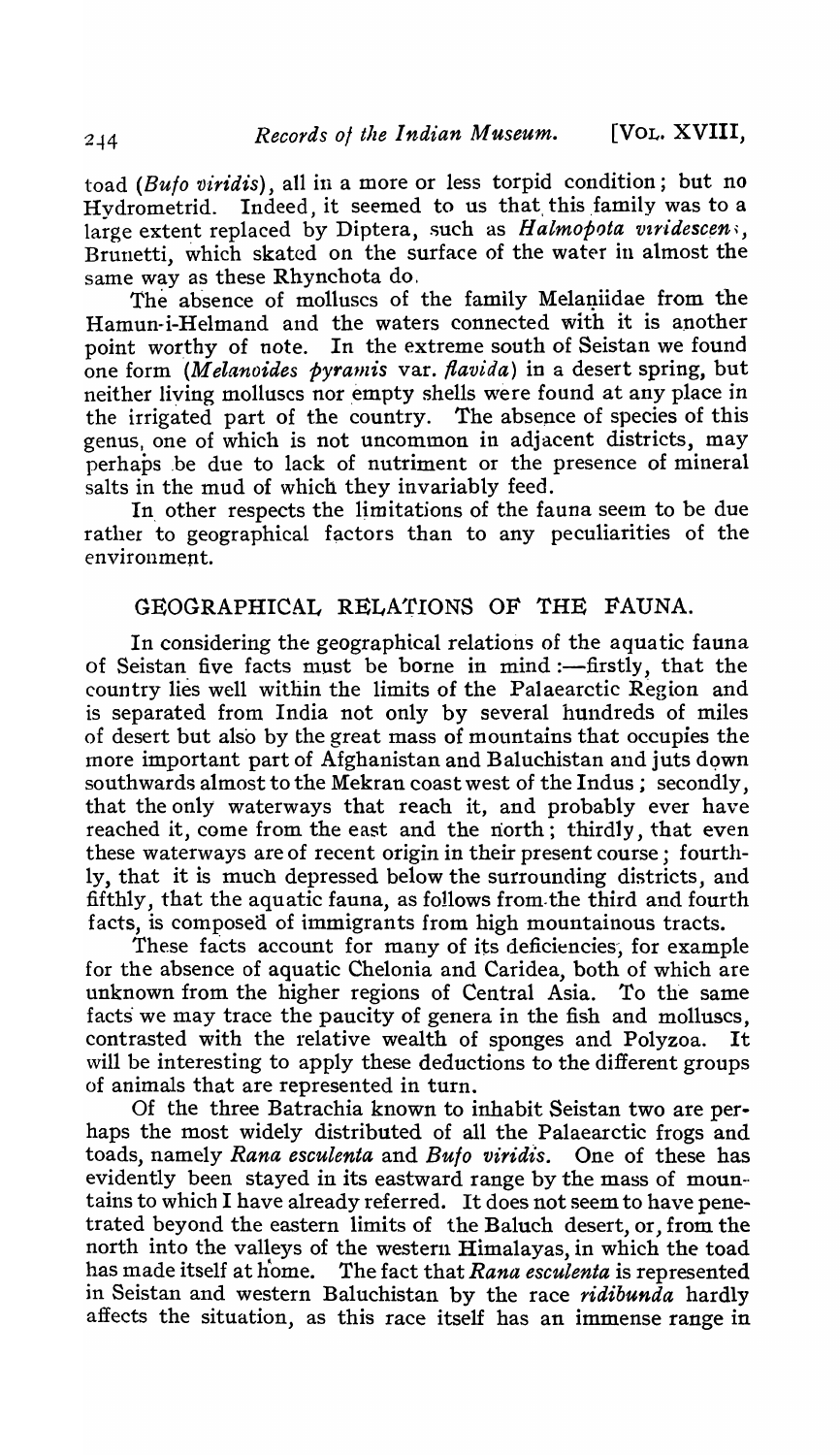Eastern Europe, Western and Central Asia. The third Batrachian, *Rana cyanophlyctis, has a much more peculiar geographical distri*bution—from near Aden to Penang. It is perhaps the commonest and most universally distributed of the Indian frogs, at all altitudes up to nearly 7,000 feet, but east of the Bay of Bengal becomes extremely rare. Throughout the greater part of its range no racial characters have been discovered, but in Seistan it is said to be djstinguished by the size of its eyes and tympanum. If this be so-1 have seen 110 specimens of the race *seistanica* of Nikolsky-the race provides evidence of the complete isolation of Seistan from other parts of the range of the species.

The number of fish (9 species in 7 genera) known from Seistan is small considering that the country possesses that rarest of phenomena in Central Asia and Persia, a freshwater lake; but here again the same facts are illustrated. This becomes clearer if we examine the fish-fauna in detail. Of the nine species three belong to the Central Asiatic subfamily Schizothoracinae, which are in a sense anadromous fish though far separated from the sea, three to the Cyprininae, which may be regarded as the dominant group in the great suborder Cyprinoidea, perhaps the most successful and characteristic of all the non-migratory freshwater fish, and three to the Cobitidae, a family of wide range in the Palaearctic and Oriental Regions and modified primarily for life on or in a soft bottom in water of no great speed.

Of the three Schizothoracinae one *(Schizothorax zarudwyi)* is indigenous to Seistan, but is little more than a local race of a species found in mountain streams at much higher altitudes to the north-east, another is identical with a species of similar habitat, namely *Schizopygopsis stoliczkae,* while the third has been known hitherto from Waziristan in the extreme east of the mass of mountains that forms the ultimate barrier between the Oriental and Palaearctic Regions in the Indian Empire. This is *Schizocypris brucei*. The Schizothoracinae are the most characteristic of the fish of the highlands of Central Asia, and particularly of the northern watershed of the Himalayas and Hindu Kush. A few species, including some of the least modified forms, have made their way across the great divide and live in the streams of the southern watershed and even in those on the lower slopes of the Himalayas and in the plains immediately at their base. It is not to these forms that the Schizothoracinae of Seistan are relate d, but to true Central Asiatic species.

The Cyprininae of Seistan belong to two genera, *Discognathus* and *Scaphiodon.* The latter seems to have its headquaters in Baluchistan and not to be essentially a mountain-dweller, while *Discognathus,* which is replaced in India by the closely allied but more specialized genus *Carra,* occurs in Syria, Mesopotamia, E. Persia, Baluchistan and Waziristan on the North-West Frontier of India. Neither genus is found in the highlands of Central Asia, and though both live commonly in hilly country, neither inhabits high mountainous regions.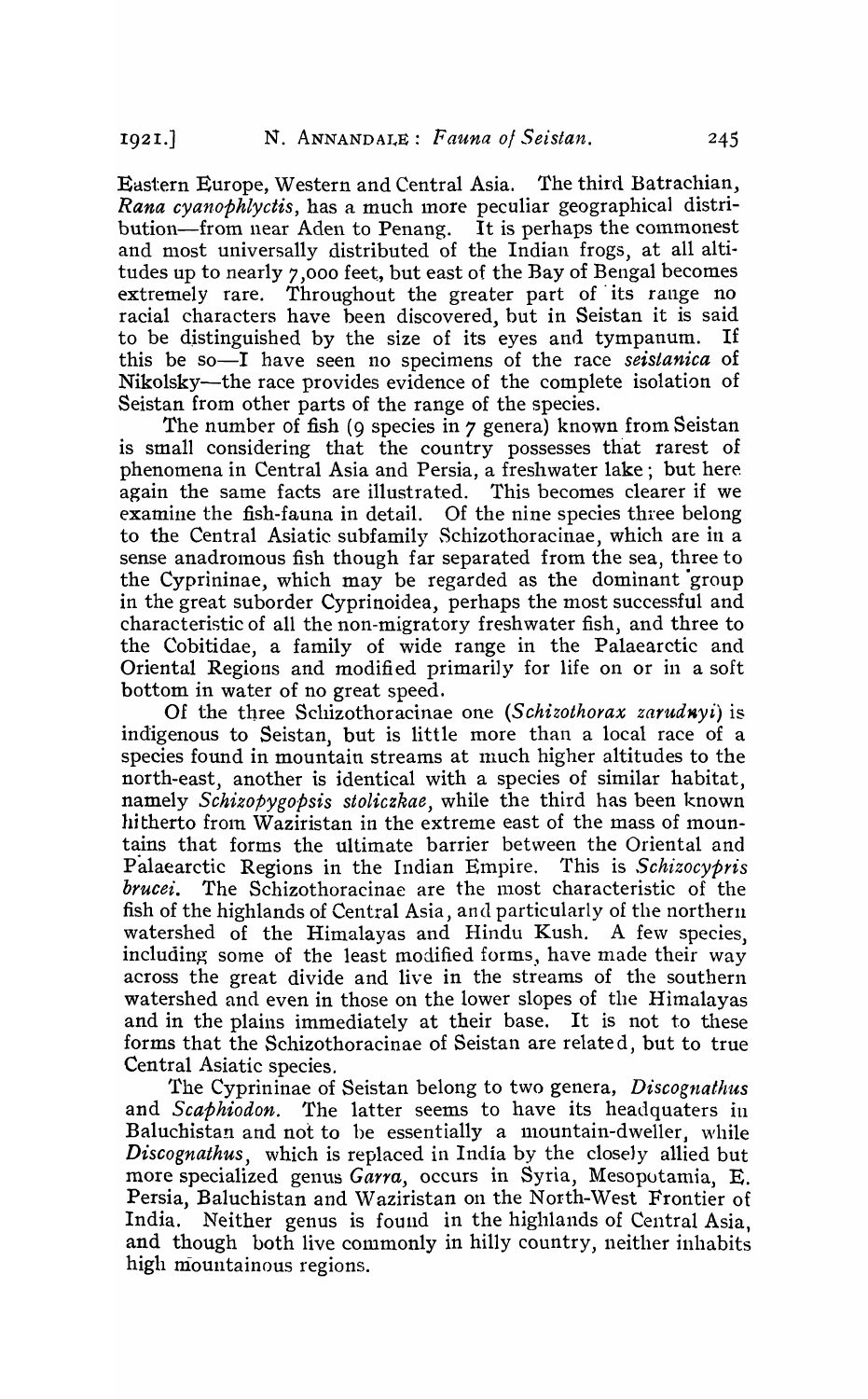The Cobitidae of Seistan, on the other haud, must be associated with the Schizothoracinae in origin. Two of the three species belong to the peculiar genus *A diposia,* otherwise only known from Turkestan, and are apparently endemic as species. The third (N *emachilus stoliczkae)* belongs to a group in its genus characteristic of the Central Asiatic highlands, and resembles its namesake of the genus *Schizopygopsis* in geographical range.

The majority of the fish of Seistan are, therefore, without doubt of Central Asiatic origin and can only have reached Seistan from the northern watershed of the Hindu Kush, while a minority have probably arrived in the district from the lower parts of Baluchistan.

From a geographical point of view, the molluscs are perhaps the most interesting group in our 'fauna except the fish. They differ considerably from the true Eurasian species that have penetrated from Central Asia as far south as the valley of Kashmir, and almost as much from those characteristic of the Persian Plateau. This fact is illustrated equally well by the species and genera that are present and by those that are absent. The Seistan -fauna includes none of the widely-distributed Eurasian species found in Kashmir, such as *Limnaea stagnalis* and *Bithynia tentaculata*, nor does it include any representative of the essentially Eastern Palaearctic genus *Melanopsis,* common in Persia proper and Mesopotamia, or of *Bullinus*, one species of which is common in Mesopotamia. The species of *Limnaea* that do occur bear a distinct resemblance to European forms, but at least one of them *(L. bactriana)* also resembles an Indian form, L. *chlamys.*  The three species of this genus, one of which (L. hordeum) is very rare and is only known from empty and possibly subfossil shells have all been found also in Lower Mesopotamia, though not in Persia proper, but are not dominant in the former country. Two of them *(L. bactriana* and *L. gedrosiana)* also occur commonly in the hill-country of Baluchistan and Afghanistan. but not, so far as we know, at high altitudes. The three Planorbidae have a wide range both in the Oriental Region and in neighbouring districts. That of the two species of *Gyraulus (G. convexiusculus* and *G. euphraticus,* extends at any fate from Mesopotamia to Burma and all over the Indian Empire, while the third species of the family *(Segmentina calathus)* is found in Burma and Sumatra as well as in northern India. The occurrence of a species of *V ivipara* in Seistan is an interesting feature. The genus is practically cosmopolitan, but for some unaccountable reason is absent from Syria, Palestine, Mesopotamia, the greater part of Persia and Baluchistan. Among living species the Seistan form (*V helmandica*) is most closely related to one from Sind (*V. sindica*). It is, however, still more closely related to a fossil (tertiary) species from the Bugti Hills in south-eastern Baluchistan. Indeed, it can be separated specifically from the fossil form only with difficulty. Both *V. helmandica* and the only Unionid known from Seistan afford clear evidence of the existence of an Indian element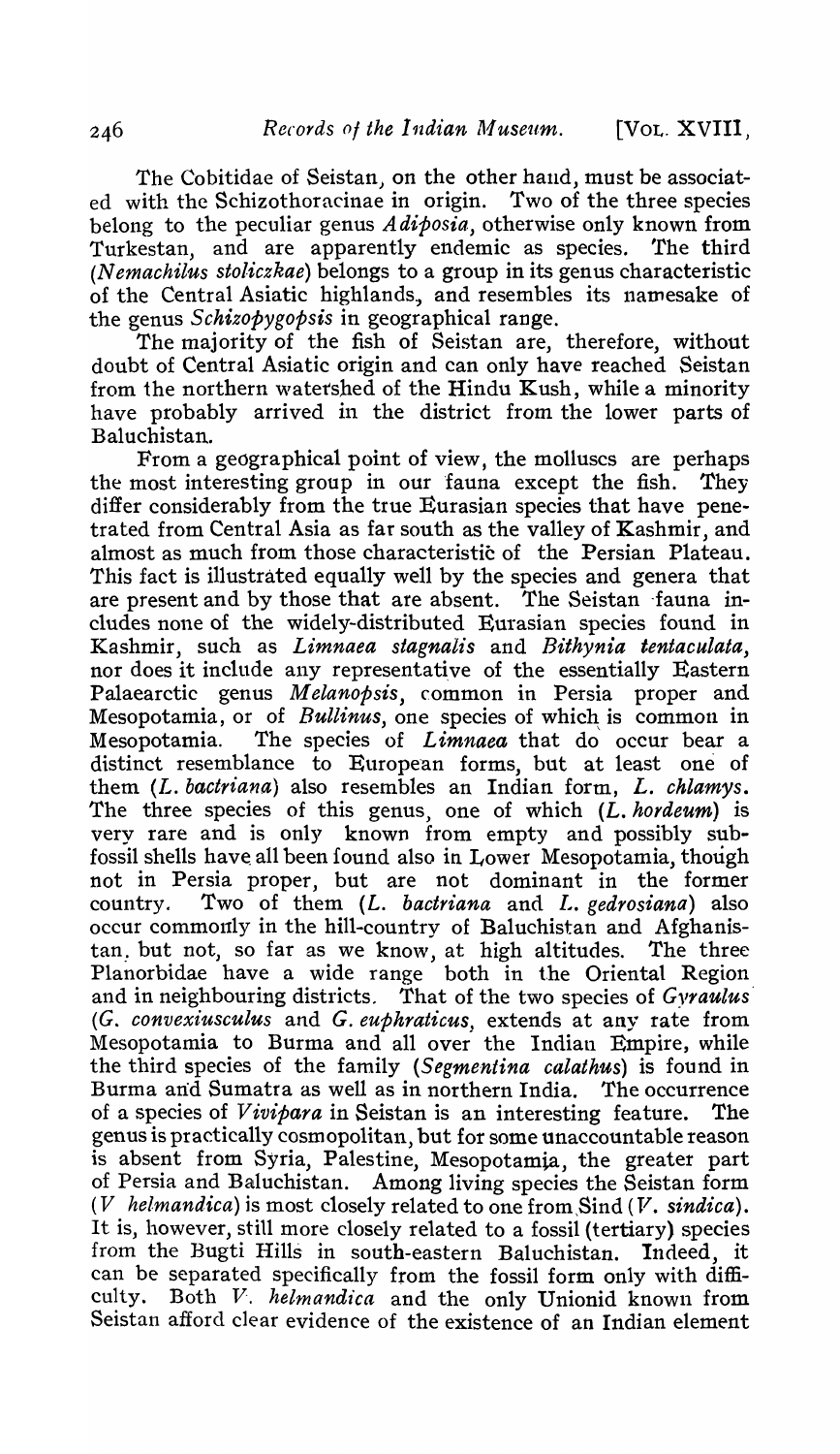in the fauna. The bivalve, indeed, *Lamellidens marginalis rhadinaeus,* is only a local race of one of the commonest Indian species.

The scarcity of endemic species of molluscs of Seistan is noteworthy as providing additional evidence for the recent origin of the fauna. Only two species apparently belong to this category, namely *Amnicola sistanica* and *Vivipara helmandica*.

The aquatic molluscs, therefore, are of more mixed origin than the fish, probably having had better opportunities for immigration, and include a much more distinct Indian element. They provide less evidence, moreover, of derivation from a high mountain fauna.

The only Decapod crustacean found in Seistan is a race of a species widely distributed in south -western Asia and clearly of western rather than eastern origin. The race is not known frorn higher altitudes than about  $6,000$  feet, but is common in the Quetta district of Baluchistan and extends its range southwards and eastwards from Seistan to the Punjab Salt Range. The absence of Caridea from the fauna of Seistan, and also of aquatic Isopoda, is noteworthy, but is easily explicable on geographical grounds. That of Amphipoda I have already discussed The Entomostraca have little geographical significance.

The only leech discovered in Seistan (*Linnatis nilotica*) is distinctly south-eastern Palaearctic in range. It is common in Egypt, and in many parts of the Mediterranean basin, but is not known from within the limits of the Indian Empire except in the extreme west of British Baluchistan. The aquatic Oligochaeta are extreme west of British Baluchistan. essentially Northern Indian. Two of the three species recorded are known only from India proper, while the third form is an Indian race of a cosmopolitan species.

Four species of Polyzoa have been found in Seistan. Two<br>ese both species of *Plumatella* are apparently endemic. One of of these, both species of *Plumatella*, are apparently endemic. these *[P. (Hyalinella) higemmis*] belongs to a cosmopolitan subgenus, the other [P. (Afrindella) persica] to one of tropical range and strictly Oriental so far as Asia is concerned. Of the other two representatives of the group, one (*Fredericella sultana jordanica*) is a race of a cosmopolitan' species, fonnerly known only from Palestine and the Volga system, while the other is identical with the Indian race of a species *(Lophopodella carteri)* known from India, China and Japan, but represented in the two last countries by a distinct race *(davenporti).* 

The only Coelenterate collected is a cosmopolitan species *(Hydra vulgaris)* common in the plains of India.

Three species of sponge were found, viz. *SpongiUa alba, S.*  carteri and *Ephydatia fluviatilis*. The last is a cosmopolitan species common in most parts of the Holarctic Zone but represented by distinct races in the Himalayas and Upper Burma and replaced in Peninsular India by an allied species (E. meyeni). S. carteri is the commonest of the Indian freshwater sponges and has also been taken in Hungary, Mauritius and the Malay Archipelago. S. *alba* is known from Egypt and from India, where it is usually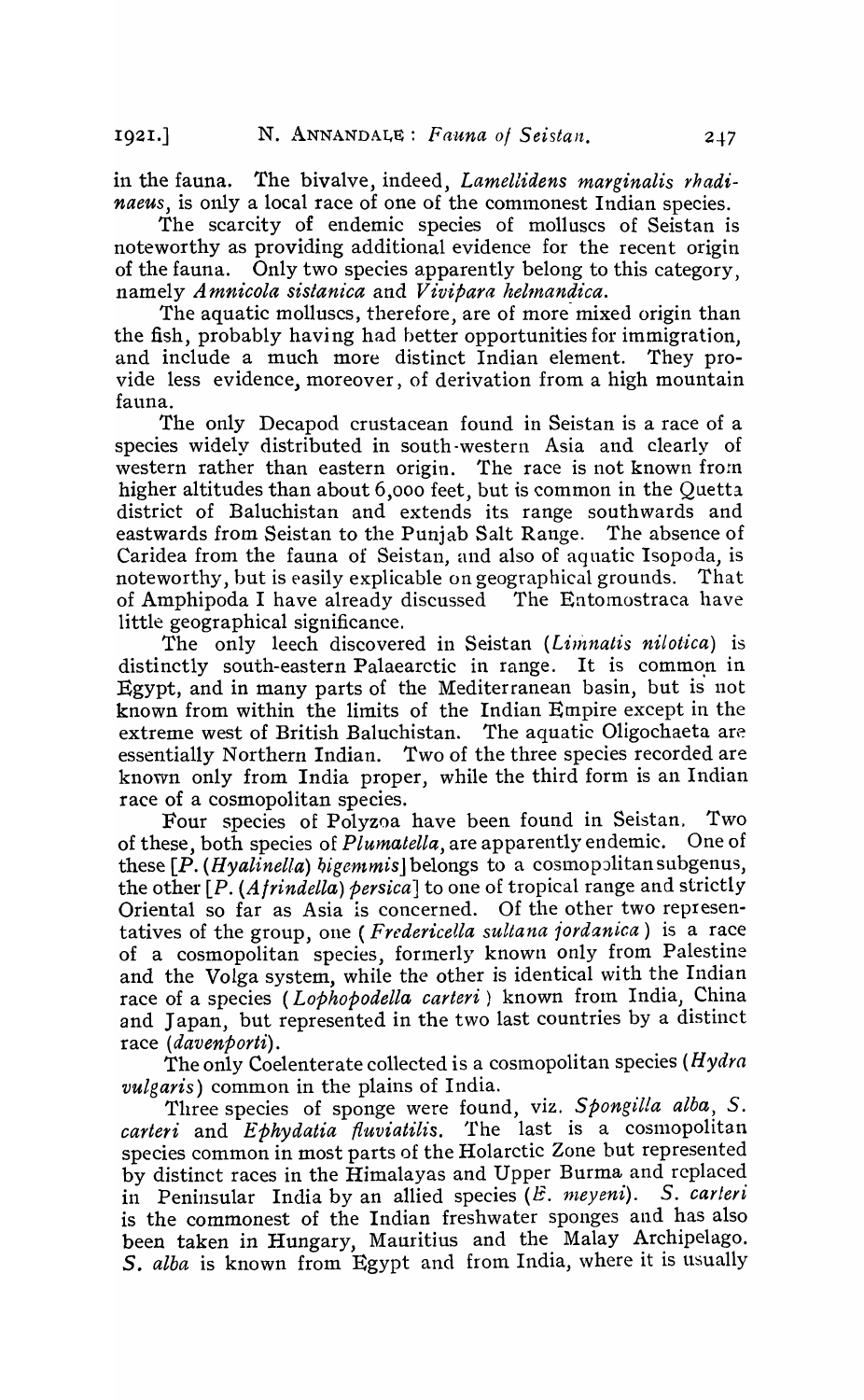found in slightly brackish water. The Seistan form belongs to-a distinct race or variety (rhadinaea) not found elsewhere.

Our knowledge of the aquatic insects of Seistan is quite fragmentary, being based on a collection made in the middle of winter and only partially worked out. We obtained specimens of a considerable number of water-beetles, but have not succeeded in persuading any coleopterist to name them and our collection of Diptera met with more than one misfortune. The aquatic Rhynchota, as I have already pointed out, belong exclusively to the families Corixidae and Notonectidae. The genera represented *(Micronecta, Corixa, Microcorisa, Anisops and Notonecta)* are cosmopolitan and most of the species are known to be Palaearctic. How small our true knowledge about the range of the less conspicuous water-bugs really is, is, however, illustrated by the fact that one of the Seistan species is otherwise known only from an oasis in the Algerian desert. What I have said about the Rhynchota also applies to the Diptera. One species of Tipulid *(Symplecta elongata)* is recorded as Persian and one Ephydrid *(H almopota viridescens)* has been described from Seistan as new; the other flies are well known European species. So probably is also the May-fly (*Palingeniu*) abundant in its larval state on the banks of the Randa stream.

The aquatic fauna of Seistan is thus, as might be expected from its geographical habitat, mainly Palaearctic. Particularly in the fish, it has affinities with that of the highlands of Central Asia, but the molluscs belong to the geographical association I have recently called the Afghan type-not true Eurasian but belonging to species with both Palaearctic and Oriental relationships. They have, indeed, been introduced, with part of the fishfauna, into Seistan recently, from the lower mountainous districts of Afghanistan and Baluchistan. organized invertebrates that the tropical Indian element is most clearly manifest, but although this element is apparently absent in the fish, it appears (to go beyond the groups discussed in this paper) among the birds, of which Mr. Stuart Baker writes :- "The geographical affinities are Indo-Palaearctic, the races of resident birds nearly all belonging to the Palaearctic rather than to the Indian forms... On the other hand a few sub-species, apparently resident, are typically tropical Indian. .... "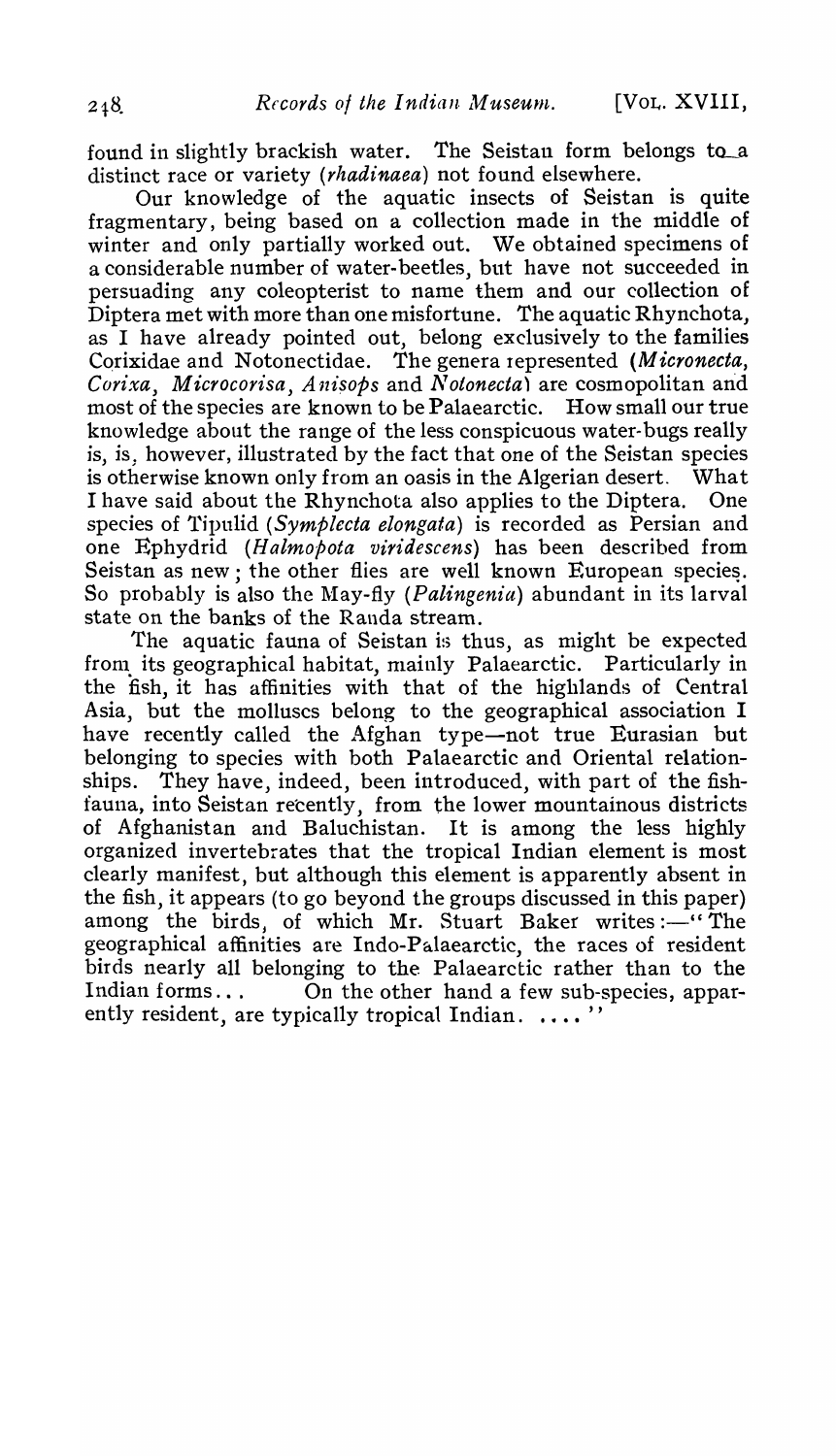|  |  |  |  |  |  | LIST OF THE AQUATIC FAUNA OF SEISTAN. |
|--|--|--|--|--|--|---------------------------------------|
|--|--|--|--|--|--|---------------------------------------|

| Name.                                                           | Habitat in Seistan.                                                | Geographical range.                                               | Remarks.                                                    |
|-----------------------------------------------------------------|--------------------------------------------------------------------|-------------------------------------------------------------------|-------------------------------------------------------------|
| BATRACHIA.<br>Rana cyanophlyctis seistanica,                    | Reed-beds of Hamún                                                 | Seistan                                                           | <i>Forma typica</i> extends from S.                         |
| Nik. <sup>1</sup>                                               |                                                                    |                                                                   | Arabia to Malay Peninsula.                                  |
| Rana esculenta ridibunda (Pallas) Probably all over the country | $\ddot{\phantom{a}}$                                               | S. and E. Europe; S. W. Asia;<br>Central Asia.                    | Species almost throughout Palae-<br>arctic Region.          |
| Buto viridis, Laur.                                             | In winter under lumps of clay and<br>debris at edge of Hamún, etc. | Greater part of Palaearctic Region                                | $\cdots$                                                    |
| PISCES.                                                         |                                                                    |                                                                   |                                                             |
| Discognathus adiscus, Annand.                                   | Water channels and pools in dry-<br>ing river.                     | Seistan<br>. .                                                    | $\cdots$                                                    |
| Discognathus phryne, Annand.                                    | Water channels and reed-beds of<br>Hamun.                          | Mountains of Baluchistan; Seistan                                 | .                                                           |
| Scaphiodon macmahoni, Regan.                                    | Delta of Helmand<br>$\cdots$ .                                     | Seistan<br>$\ddot{\phantom{0}}$<br>$\ddot{\phantom{a}}$           | .                                                           |
| <i>Schizothorax zarudnyi</i> (Nik.)                             | Delta of Helmand, Hamun, etc                                       | Seistan<br>$\ddot{\phantom{0}}$<br>$\ddot{\phantom{a}}$           | Closely allied to Sch. intermedius<br>from Hindu-Kush, etc. |
| Schizopygopsis stoliczkae, Steind. Delta of the Helmand         | $\ddotsc$                                                          | Northern water-sheds of the Hima-<br>layas and the Hindu-Kush.    | .                                                           |
| Schizocypris brucei, Regan.<br>$\cdots$                         | Pools connected with rivers and<br>streams in flood-season.        | Waziristan, N.-W. Frontier of<br>India; Seistan.                  | .                                                           |
| Nemachilus stoliczkae (Steind.)                                 | Delta of the Helmand                                               | Similar to that of Sch. stoliczkae<br>but extending further east. | .                                                           |
| Adiposia macmahoni (Chaudh.)                                    | Delta of the Helmand and muddy<br>pools in drying stream-bed.      | Seistan<br>$\ddot{\phantom{0}}$<br>$\bullet$ $\bullet$            | .                                                           |
| Adiposia rhadinaea (Regan)                                      | Delta of the Helmand                                               | Seistan<br>$\ddot{\phantom{0}}$<br>$\bullet$ . $\bullet$ .        | $\cdots$                                                    |
| MOLLUSCA.<br>Gastropoda.                                        |                                                                    |                                                                   |                                                             |
| Amnicola sistanica, Annand.<br>and Prashad.                     | Reed-beds of the Hamun and<br>flooded country generally.           | Seistan<br>$\cdot$ $\cdot$<br>$\ddot{\phantom{a}}$                | $\cdots$                                                    |

 $1$   $\cdot$  A forma typica oculo parvo, oculi diametro longitudinali distincte quam rostri longitudo minore, tympani diametro 4/5 oculi diametri aequante, differt. Habitat in Seistano." Nikolsky, Ann. Mus. Zool. Ac. Sci. St. Petersburg, IV, p. 406 (1889).

 $249$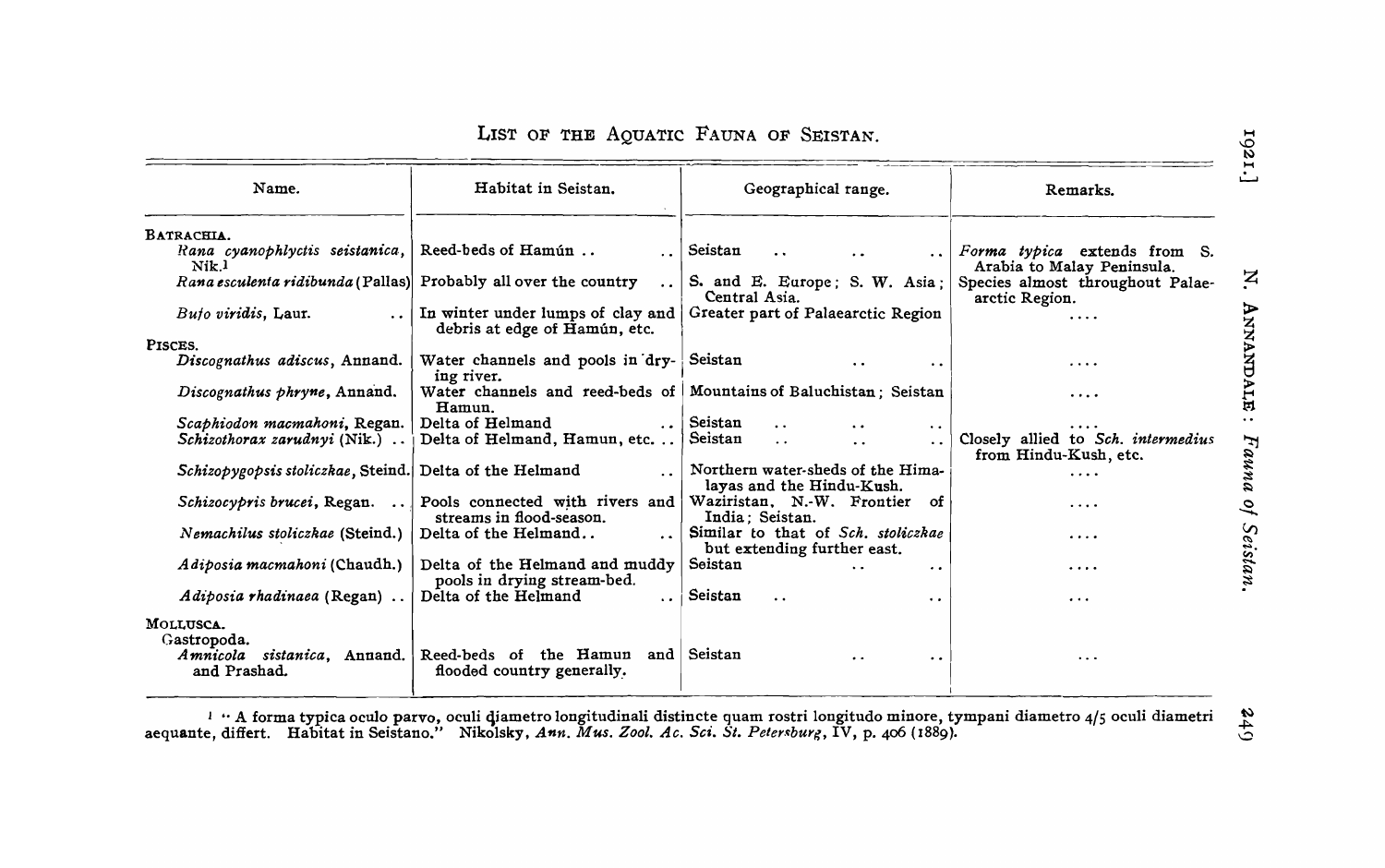| Name.                                                                                                        | Habitat in Seistan.                                                                   | Geographical range.                                                                           | Remarks.                                                                                  |
|--------------------------------------------------------------------------------------------------------------|---------------------------------------------------------------------------------------|-----------------------------------------------------------------------------------------------|-------------------------------------------------------------------------------------------|
| Vivipara helmandica, Annand. <sup>1</sup><br>Limnaea bactriana, Hutton                                       | Helmand river and effluents<br>Water-courses and<br>with<br>pools<br>much vegetation. | Seistan<br>Afghanistan, Baluchistan, Seistan<br>and Lower Mesopotamia.                        | $\ddotsc$<br>$\ddot{\phantom{0}}$                                                         |
| Limnaea gedrosiana, Annand.<br>and Prashad.                                                                  | Reed-beds of Hamun                                                                    | Same as last species                                                                          | $\cdots$                                                                                  |
| Limnaea gedrosiana var. rectilab-<br>rum, Annand. and Prashad.                                               | Pools liable to complete dessica-<br>tion.                                            | N. Baluchistan, Seistan                                                                       | $\cdots$                                                                                  |
| Limnaea hordeum, Mousson                                                                                     | Only dead specimens found                                                             | Seistan, Afghan desert; Lower<br>Mesopotamia.                                                 | Only known from empty<br>and<br>possibly sub-fossil shells.                               |
| Gyraulus convexiusculus (Hut-<br>ton).                                                                       | All bodies of water with abundant<br>vegetation.                                      | Mesopotamia to China and Malay<br>Archipelago.                                                | .                                                                                         |
| Gyraulus euphraticus, Mousson<br>Segmentina calathus (Benson)                                                | Similar to last species<br>Only dead specimens found                                  | Similar to last species<br>$\bullet$ $\bullet$<br>Seistan; India;<br>Burma<br>and<br>Sumatra. | $\bullet$ $\bullet$<br>$\ddot{\phantom{0}}$                                               |
| PELECYPODA.<br>Lamellidens marginalis rhadi-<br>naeus, Annand. and Prashad.<br>Corbicula fluminalis (Müller) | In all larger bodies of water<br>Hamun, pools, water-courses and<br>desert springs.   | Seistan and adjacent part of<br>Afghan desert.<br>Greater part of Asia and Africa             | Forma typica all over the Indian<br>Empire and Ceylon.<br>Fossil (Tertiary) in N. Europe. |
| INSECTA.<br>Ephemeroptera.                                                                                   |                                                                                       |                                                                                               |                                                                                           |
| Palnigenia? longicauda, Oliver                                                                               | Edge of flooded country on banks<br>of river.                                         | Continental Europe and S.-W.<br>Asia.                                                         | The identity of Seistan specimens<br>with European specimens is not                       |
| ODONATA.                                                                                                     |                                                                                       |                                                                                               | completely confirmed.                                                                     |
| Ischnura elegans, Lind.                                                                                      | Reed-beds of the Hamun                                                                | Europe and S.-W. Asia as far east<br>as Kashmir.                                              | Adult among grass round desert<br>springs in W. Baluchistan.                              |
| DIPTERA.                                                                                                     |                                                                                       |                                                                                               |                                                                                           |
| Chironomus pictulus. Mg. <sup>2</sup>                                                                        | Garden at Nasratabad                                                                  | Europe; Seistan                                                                               | Larva probably<br>irrigation<br>in<br>channel.                                            |
| Psychoda bengalensis, Brun. <sup>3</sup>                                                                     | In garden at Nasratabad                                                               | Probably throughout Palaearctic,<br>Nearctic and Oriental Regions.                            | $\cdots$                                                                                  |

## LIST OF THE AQUATIC FAUNA OF SEISTAN.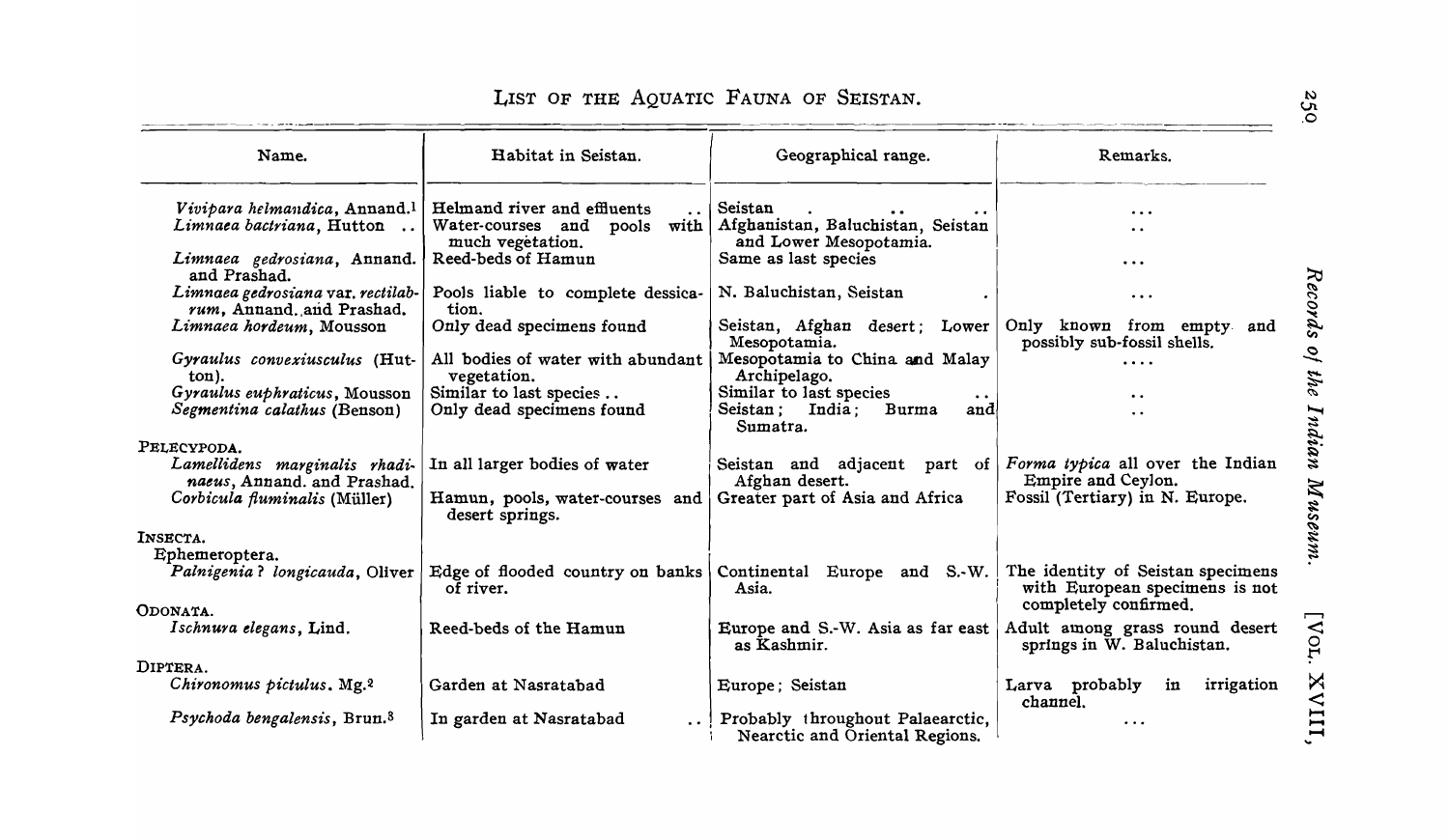| Culex fatigans, Wied.4                                                                             | In same garden as last species<br>$\sim 10^{-11}$       | Widely distributed in S. Asia; $\lfloor$ (In Asia chiefly Oriental.)<br>Africa; the warmer parts of<br>America, etc. |          | $\blacksquare$<br>$\frac{6}{5}$<br>$\blacksquare$ |
|----------------------------------------------------------------------------------------------------|---------------------------------------------------------|----------------------------------------------------------------------------------------------------------------------|----------|---------------------------------------------------|
| Theobaldia longiareolata, Macq.                                                                    | Latva common in desert springs<br>and in water-courses. | Mediterranean basin; S. Africa;<br>Seistan; W. Himalayas, etc.                                                       | .        |                                                   |
| Symplecta punctipennis, Mg.                                                                        | Adult at edge of Hamun<br>$\ddotsc$                     | Europe to Himalayas<br>$\ddot{\phantom{0}}$                                                                          | $\cdots$ |                                                   |
| Symplecta elongata, Lw.                                                                            | Adult common on banks of irriga-<br>tion channels.      | Persia<br>$\ddot{\phantom{a}}$                                                                                       | .        |                                                   |
| Halmopta viridescens, $Brun.5$                                                                     | Adult on surface of larger water-<br>courses.           | Seistan<br>$\ddot{\phantom{a}}$<br>$\cdot$ $\cdot$                                                                   | .        |                                                   |
| <b>R</b> HYNCHOTA.                                                                                 |                                                         |                                                                                                                      |          | $\mathbf{z}$                                      |
| Notonecta<br>glauca marmorea,<br>Fabr.                                                             | Village pond at Daulatabad<br>$\cdots$                  | Palaearctic Region; mountains of<br>India.                                                                           | .        | ANNANDALE                                         |
| Anisops fieberi, Kirk.                                                                             | $\ddot{\phantom{1}}$                                    | $\cdots$                                                                                                             | $\cdots$ |                                                   |
| Macrocorisa geffroyi, Leach                                                                        | . .                                                     | $\cdots$                                                                                                             | $\cdots$ |                                                   |
| Corixa hieroglyphica, Duf.<br>$\sim$ $\sim$                                                        | . .                                                     | $\cdots$                                                                                                             | .        |                                                   |
| Corixa affinis, Dist.<br>$\ddot{\phantom{0}}$                                                      | $\ddot{\phantom{a}}$                                    | $\bullet$ $\bullet$                                                                                                  | .        |                                                   |
| Corixa substriata, Uhlet<br>$\cdot$ .                                                              | $\cdots$                                                |                                                                                                                      | $\cdots$ |                                                   |
| Corixa seistanensis, Dist.                                                                         | Trrigation channels                                     | $\ddot{\phantom{0}}$<br>Seistan                                                                                      |          |                                                   |
| Corixa randana, Dist.                                                                              | Pools in drying stream beds and                         | $\bullet$ $\bullet$<br>Seistan                                                                                       | .        | $\ddot{\phantom{0}}$                              |
|                                                                                                    | reed-beds of the Hamun.                                 | . .<br>$\ddot{\phantom{a}}$                                                                                          | $\cdots$ |                                                   |
| Micronecta desertana, Dist. $\ldots$                                                               | Desert spring<br>$\ddots$ 1<br>$\ddot{\phantom{a}}$     | Seistan<br>$\bullet$<br>$\ddot{\phantom{0}}$<br>$\bullet$                                                            | $\cdots$ |                                                   |
| Micronecta biskrensis, $Horv.$                                                                     | Same desert spring<br>. . 1<br>$\ddotsc$                | N. Africa; Seistan<br>$\cdot$ $\cdot$<br>$\cdot$ .                                                                   | $\cdots$ | Fauna                                             |
| CRUSTACEA.                                                                                         |                                                         |                                                                                                                      |          | $\mathcal{Q}$                                     |
| Decapoda.<br>Potamon (Potamon) gedrosia-   Pools in drying stream bed<br>num, Alcock. <sup>6</sup> |                                                         | Seistan :<br>Baluchistan;<br>$N.-W.$<br>Frontier of India Punjab, Salt<br>Range.                                     | $\cdots$ | Seistan                                           |
|                                                                                                    |                                                         |                                                                                                                      |          |                                                   |

1 Annandale, *Rec. Ind. Mus.* XIX, p. 114 (1920).

2 Identified by Mr. F. W. Edwards.

3 "Only one wing left; but this agrees with *Ps. alternata*, Say, of which *Ps. bengalensis* is probably a synonym." F. W. Edwards. The specimen was identified when still complete by Mr. E. Brunetti.

• This and the other Culicidae and Tipulidae identified by Mr. F. W. Edwards.

6 Brunetti, *Rec. Ind. Mus.* XVI, p. 300 (1919).

6 Alcock *[Cat. Ind. Dec. Crust., part I, fasc. II (Potamonidae), p. 23, 1910] refers this race to P. <i>fluviatile* with some doubt. This opinion was accepted by Dr. S. W. Kemp and myself in *Journ. As. Soc. Bengal* (N.S.) X, p. 250 (1913) ; but as Alcock refers the race to alternately to *fluviatile* or to *ibericum*, which elsewhere he also refers to *fluviatile* as a subspecies, it seems simpler to call it merely *gedrosianum*.

 $\mathfrak{L}$  $H$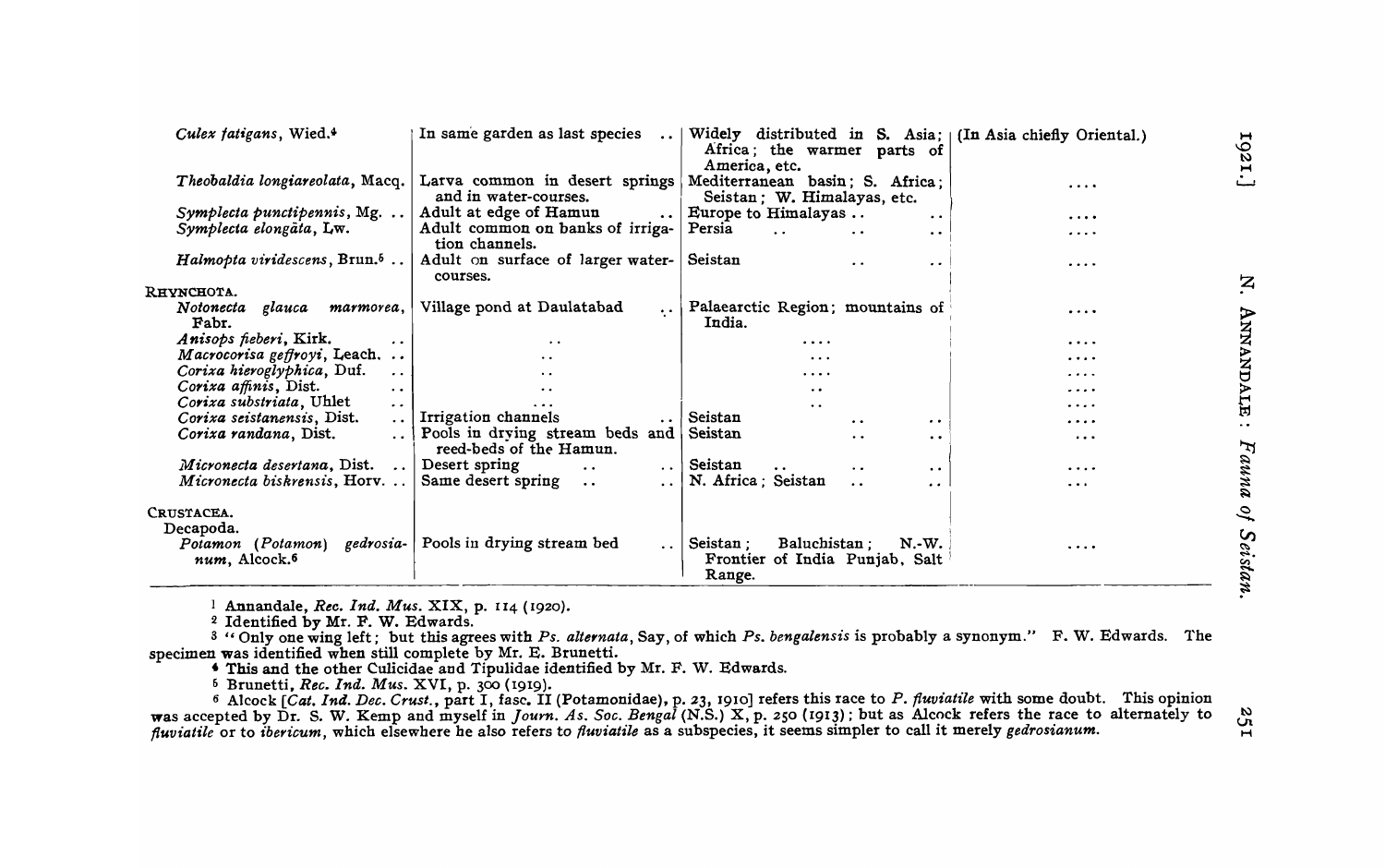| Name.                                   | Habitat in Seistan.                                                  | Geographical range.                                              | Remarks. |
|-----------------------------------------|----------------------------------------------------------------------|------------------------------------------------------------------|----------|
| OSTRACODA.                              |                                                                      |                                                                  |          |
| Eucypris clavata, Baird                 | Pools of foul water, amongst<br>Zannichellia.                        |                                                                  |          |
| Ilyocypris bradyi, Sars.                | Same pools; also in spring in<br>Baluch desert.                      |                                                                  |          |
| Potamocypris villosa, Jur.              | In same pools                                                        |                                                                  |          |
| Herpetocypris reptans, Baird            | In pools of clear water in Hamun,<br>amongst Potamogeton pectinatus. |                                                                  |          |
| CLADOCERA.                              |                                                                      |                                                                  |          |
| Daphnia magna, Straus.                  | In pools of foul water with $E$ .<br>clavata.                        |                                                                  |          |
| Daphnia longispina var. rosea,<br>Sars. | In pools in reed-beds with $H.$ rep.<br>tans.                        | All these are probably cosmopoli-<br>tan species.                |          |
| Simocephalus vetulus, O. F. M.          | In pools of both types already<br>mentioned.                         |                                                                  |          |
| Ceriodaphnia pulchella, Sars.           | In pools in reed-beds with D. lon-<br>gispina var. rosea, etc.       |                                                                  |          |
| Ceriodaphnia reticulata, Jur            | In same habitat as the last<br>$\ddot{\phantom{a}}$                  |                                                                  |          |
| Bosmina longirostris, O. F. M.          | In same habitat as the last<br>$\ddot{\phantom{0}}$                  |                                                                  |          |
| COPEPODA.                               |                                                                      |                                                                  |          |
| Cyclops strenuus, Fischer-Sars.         | In foul-water pools<br>$\bullet$                                     |                                                                  |          |
| Cyclops leuckarti, Claus.               | With the last                                                        |                                                                  |          |
| Cyclops viridis, Jur.                   | In pools of reed-beds with D. lon-                                   |                                                                  |          |
|                                         | gispina var. rosea, etc.                                             |                                                                  |          |
| CONCHOSTRACA.                           |                                                                      |                                                                  |          |
| Leptestheria tenuis, Sars.              | In irrigation channel                                                | Palaearctic Region.                                              | $\cdots$ |
| ANNELIDA.                               |                                                                      |                                                                  |          |
| Oligochaeta.                            |                                                                      |                                                                  |          |
| Chaetogaster bengalensis, Annd.         |                                                                      | In Limnaea gedrosiana var. recti- Northern and Peninsular India; |          |
|                                         | labrum in flood, pool.                                               | Seistan.                                                         |          |

# LIST OF THE AQUATIC FAUNA OF SEISTAN.